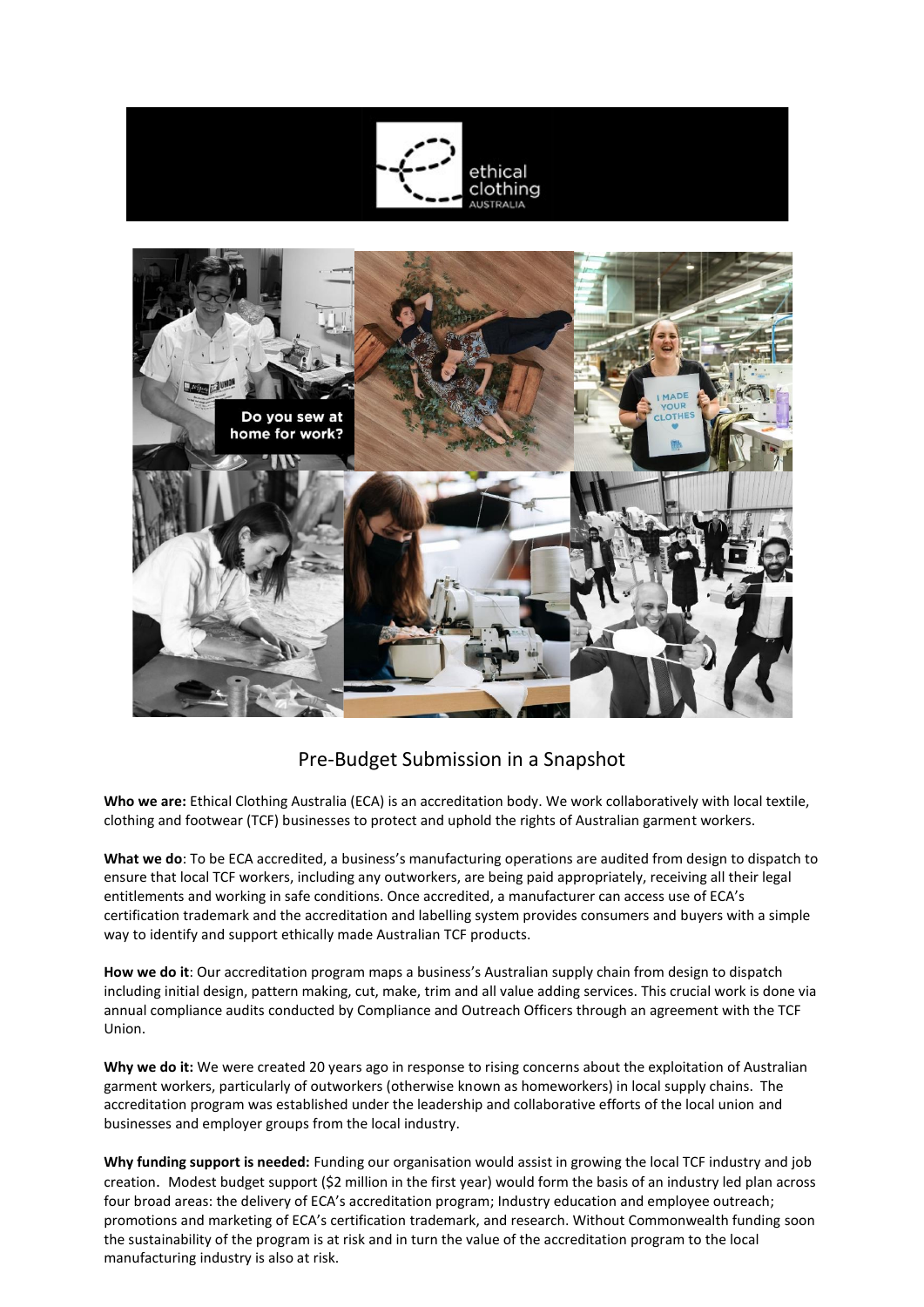# Contents

| Funding will support promotions and marketing of ECA's certification trademark 17 |  |
|-----------------------------------------------------------------------------------|--|
|                                                                                   |  |
|                                                                                   |  |
|                                                                                   |  |
|                                                                                   |  |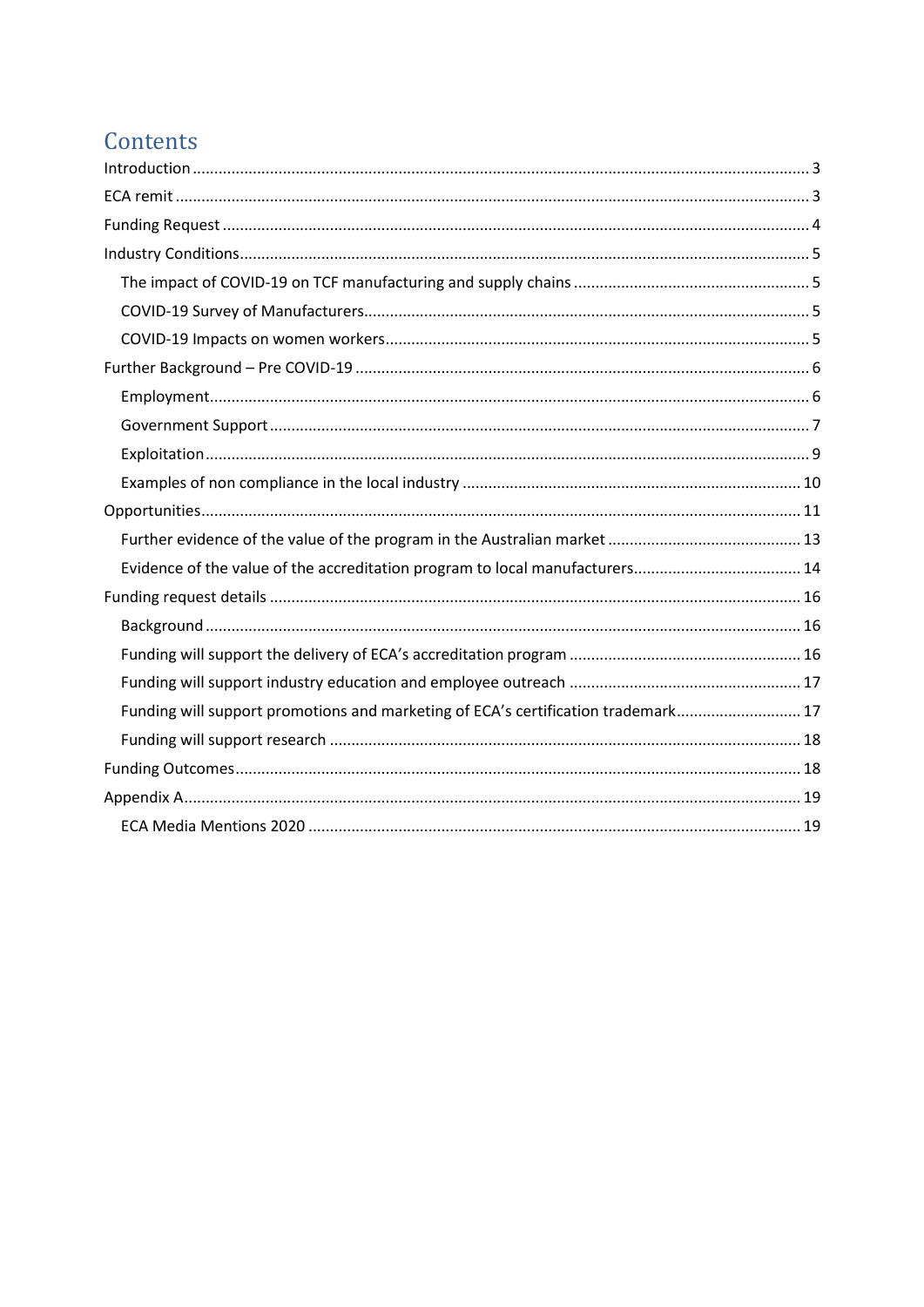

# <span id="page-2-0"></span>**Introduction**

This submission comes from the Homeworkers Code Committee which is made up of employer, business and union representatives from the Textile Clothing and Footwear Sector and trades as Ethical Clothing Australia (ECA) – a not for profit with ABN registration 88997259919. Membership of the Homeworkers Code Committee includes the Australian Industry Group (Ai Group), the NSW Business Chamber, (ECA) accredited businesses Cue Clothing Co, Nobody Denim and ADA (Australian Defence Apparel) and union representatives from the TCF Union which is part of the Textile, Clothing and Footwear Sector of the Manufacturing Division of the CFMEU. The Committee is calling for the reinstatement and expansion of Commonwealth Government

Budgetary measures in support of Ethical Clothing Australia as a key pillar of a growth strategy for the industry.

# <span id="page-2-1"></span>**ECA remit**

ECA independently accredits businesses that manufacture TCF products in Australia. The ECA accreditation scheme's intent is to ensure that businesses can demonstrate to the market, procurers and consumers, that workers are being paid appropriately, receiving all of the legal minimum conditions and working in safe workplaces throughout the business' supply chain (including but not limited to the design, entire cut, make and trim processes and all value adding processes and dispatch).

ECA operates on a voluntary opt-in scheme which means there are companies manufacturing TCF products in Australia who are not ECA-accredited where sham contracting (homeworkers/outworkers receiving below award and legislated wages and conditions) is used and TCF sweat shops continue in Australia. Sham contracting, although unlawful, means that homeworkers/outworkers are not treated as employees by those who engage them and therefore do not receive employee benefits such as minimum award wages, paid leave and superannuation.

Ongoing monitoring, compliance, and education activities are key to ensuring that gains made in improving the position of homeworkers/outworkers are not lost. The role of ECA and its Code of Practice remains critical for this function and funding is sought to aid the industry and to continue to bolster the work undertaken by ECA.

The ability to demonstrate ethical products as a key market differentiation point is a growth opportunity for manufacturers in the industry to capitalise upon. Increasing consumer awareness at home and abroad, around ethical purchasing and quality, means that ethically accredited, Australian Made TCF products are a premium choice for procurers, purchasers and consumers.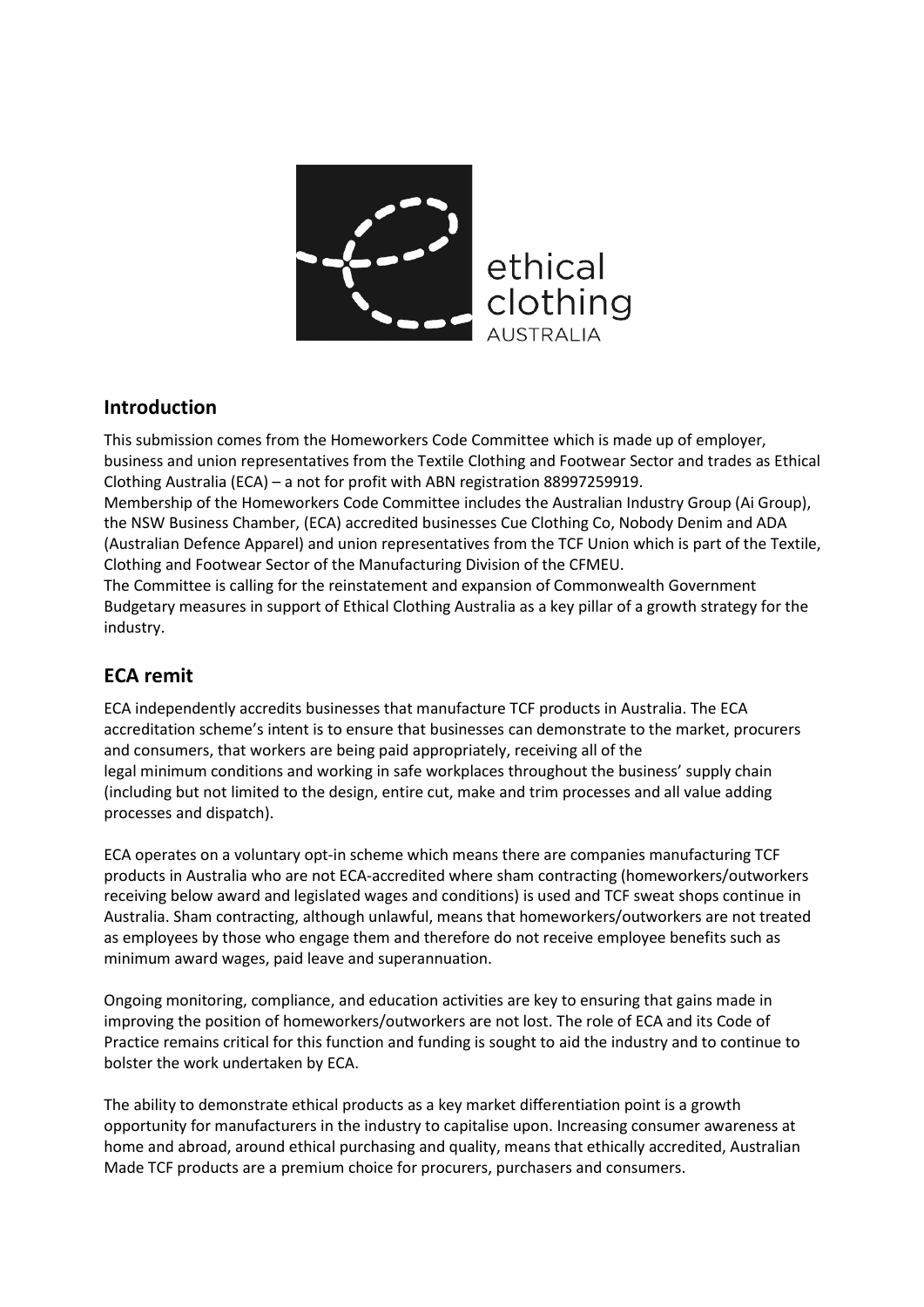The importance of ethical supply chains was demonstrated with the recent introduction of the Modern Slavery Act by your government. It is no longer enough to be recognised as locally made as consumers and major procurers are increasingly seeking to purchase from businesses that can demonstrate ethical supply chains.

# <span id="page-3-0"></span>**Funding Request**

Modest budget support for ECA would assist Australian manufacturers which have transparent and ethical supply chains to capitalise on a comparative advantage and strengthen the vehicle for other firms to become accredited. This would deliver positive social and economic outcomes for workers, business and the country at large. We look forward to discussions with Government about these opportunities, and the support required for the initiatives outlined below.

#### **Funding recommendation is for the following outlays:**

| 2021-2022 | 2022-2023 | 2023-2024 |
|-----------|-----------|-----------|
| \$2m      | \$2.25m   | \$2.5m    |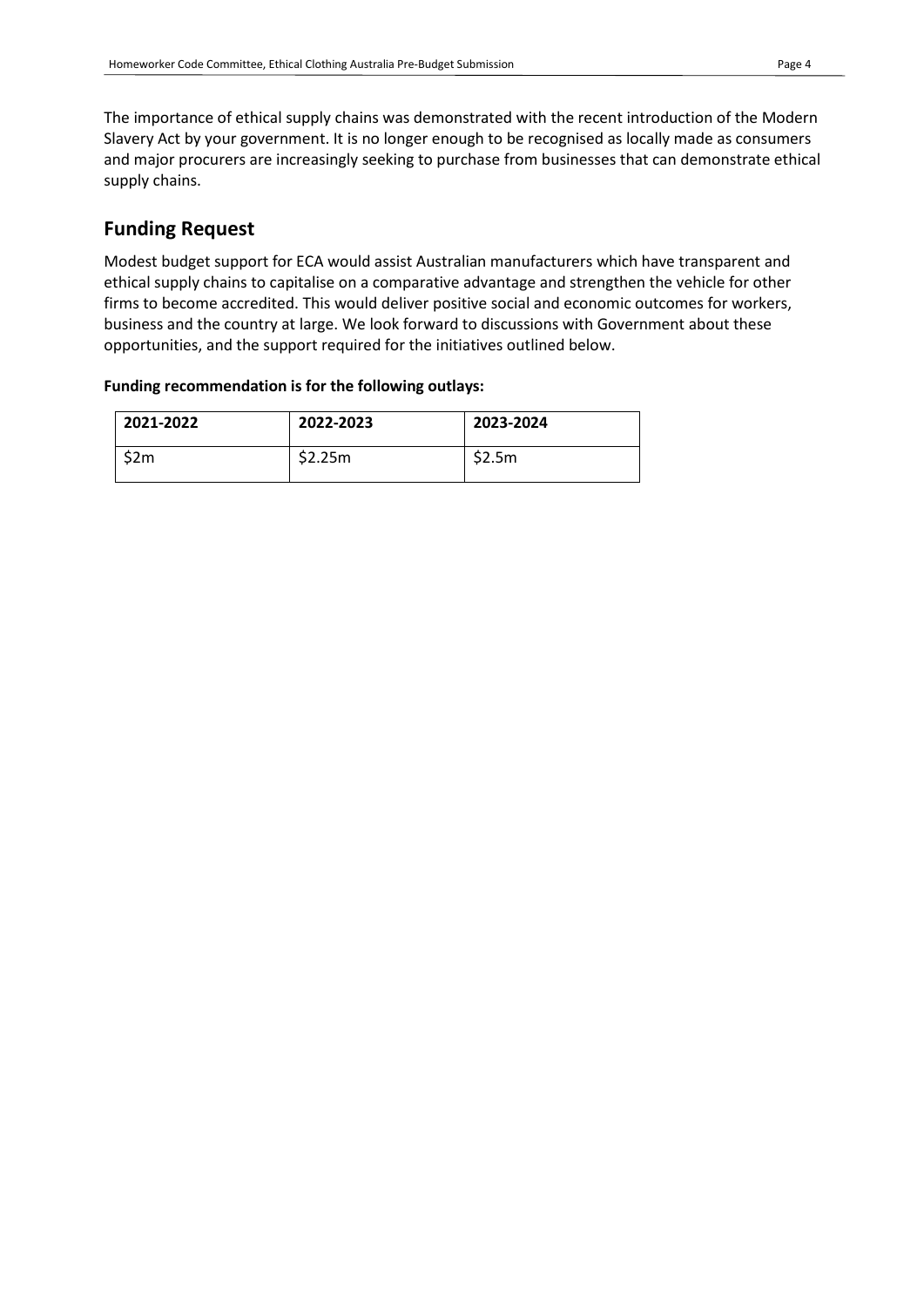# <span id="page-4-0"></span>**Industry Conditions**

#### <span id="page-4-1"></span>**The impact of COVID-19 on TCF manufacturing and supply chains**

The local TCF manufacturing industry has been extremely negatively impacted by COVID-19. The impact on the local industry was immediate due to a collapse in demand for retail sales - driven by store closures and record low consumer confidence. The impact was further exacerbated by the cancellation of orders for local manufacturers and then restrictions placed on manufacturers and retail at different times in different States and Territories.

After the pandemic hit, ECA witnessed how our local industry responded with speed and capability in being able to adapt, to design and produce new goods such as Personal Protective Equipment (PPE) including gowns, face masks and scrubs. Businesses that were previously focussing on fashion rapidly changed their in-house production to focus on PPE and they demonstrated their capabilities to work with different fabrics and materials, to create new patterns and designs and to change the products being produced in their local supply chain. These businesses have responded and have sought to assist with PPE needs but to ECA's knowledge many arrangements to supply PPE have been made with the Victorian Government and the private sector around the country.

#### <span id="page-4-2"></span>**COVID-19 Survey of Manufacturers**

In October 2020, ECA surveyed its accredited manufacturers to learn about how COVID-19 had impacted their businesses. Respondents included a cross section of ECA accredited businesses including brands, manufacturers and value-adders. Information collated identified that about 67% of the respondents have been negatively impacted by COVID-19. The negative impacts were across areas such as a loss of sales and profit, factory and store closures, a loss of customers and having to reduce staff hours or to stand staff down. The survey also revealed some positives results such as the creation of new customers and an increase in online sales. While the positive impacts are welcomed, it is important to note that the positive results do not negate the negative impacts as the scale of the positives impacts is much lower than the negative impacts.

One of the key responses that businesses are seeking from government, to support the industry to survive and grow post COVID-19, is the funding of Ethical Clothing Australia and support buy local, buy ethical campaigns, as well as increasing procurement opportunities. In the survey businesses called out the need to fund ECA and to support awareness of ECA's certification trademark. Funding our organisation and national marketing campaigns to grow awareness would assist in growing the industry and job creation. This funding would support local manufacturers by increasing awareness about where to buy and how to find and support these manufacturers.

#### <span id="page-4-3"></span>**COVID-19 Impacts on women workers**

Female workers have been identified as most at risk in terms of unemployment due to COVID-19. The local TCF industry relies heavily on female outworkers for local production. The manufacturers that participate in our accreditation program want to not only survive the impacts of COVID-19, but to thrive with a renewed appreciation for the skills and expertise in our local industry. If this does not occur, it will be the female workforce most at risk in terms of job losses; reduced hours and most vulnerable to exploitation as this is an industry that is well known for non-compliance.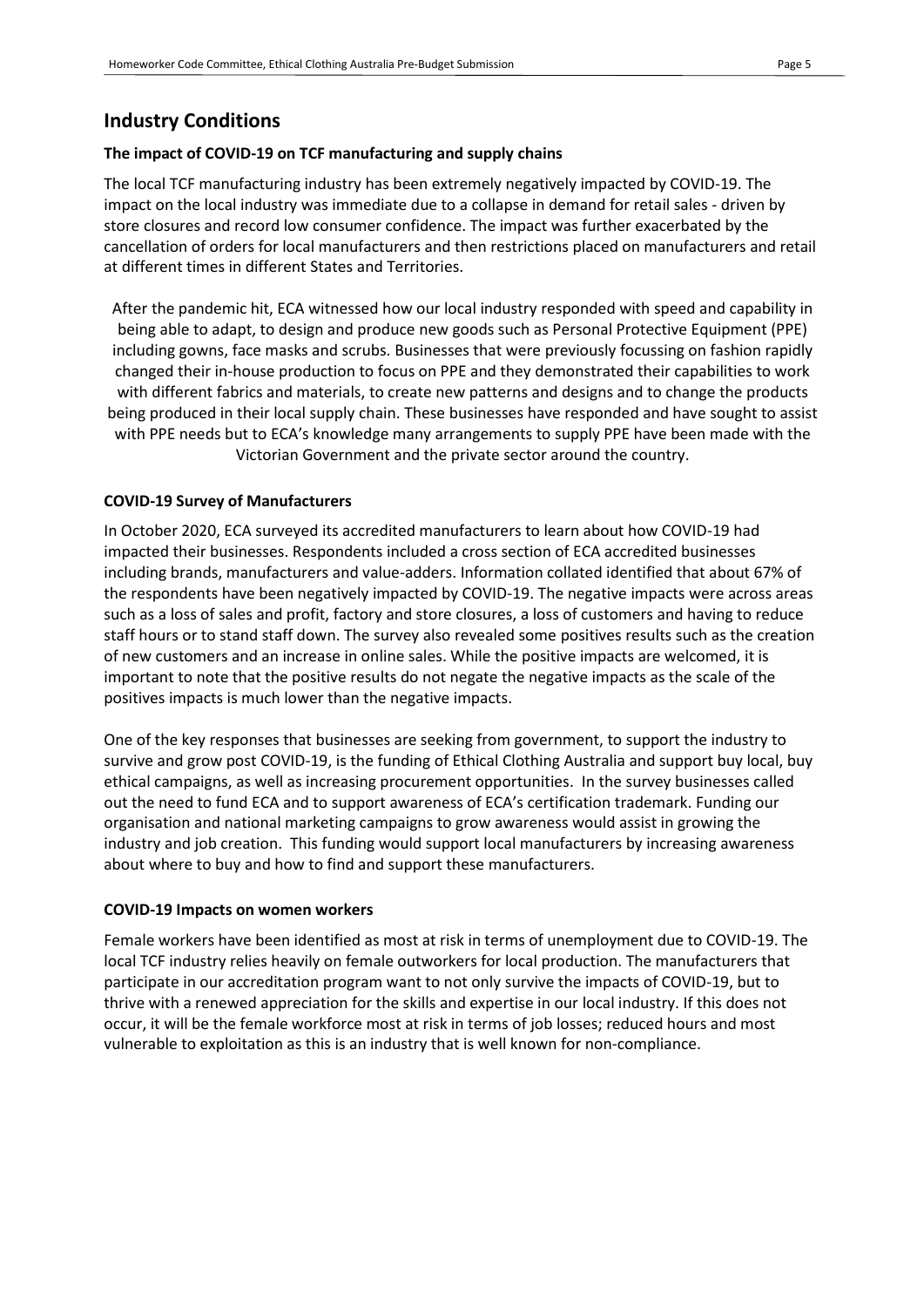# <span id="page-5-0"></span>**Further Background – Pre COVID-19**

Although the local industry has faced a significant transition period due to numerous challenges presented by globalisation and increased international competition benefiting from falling barriers to access to domestic markets, many manufacturers have remained committed to maintaining Australian manufacturing operations and have taken advantage of the opportunity to adapt and innovate. There are new and emerging markets that value locally made, ethically accredited products, as well as sustainably made, high quality products and unique design innovations.

#### <span id="page-5-1"></span>**Employment**

The TCF industry remains an important provider of jobs across many Australian cities and regional communities. In particular, the industry provides employment for thousands of women, many who face language barriers and cultural challenges which may impede them from obtaining alternative employment, yet who have unique and specific skills of great value to the industry. As a manufacturing industry, the industry provides and will continue to provide, important flow on jobs. The Industry Capability Network estimated back in 2012 that for every \$1 million that is invested in new or retained manufacturing business for Australia, the following effects flow through the economy:

- \$713,400 worth of gross value added (GVA) generated
- 6 full-time equivalent jobs created
- \$64,900 worth of welfare expenditure saved
- $$225,300$  worth of tax revenue generated.<sup>1</sup>

Employment in the Textiles, Leather, Clothing and Footwear manufacturing sector has been trending downwards over time; however the Committee believes an investment in ECA is an important investment in the future of the industry. Official employment numbers have dropped from around 92,600 in 2000 to around 41,300 in 2018. By 2023 employment in the industry is predicted to have approximately 39,200, however we believe there is an opportunity to turn the tide, if there is support for a local, ethical industry.2 The committee does not see the predicted loss of jobs predicted between now and 2023 as an inevitable fait accompli if opportunities outlined in this submission are grasped and capitalised on.



Source: Australian Industries and Skills Committee

<sup>1</sup>Industry Capability Network, 'Economic impacts of the manufacturing and services sectors 2012' available online @ [https://icn.org.au/sites/default/files/AEC\\_Report\\_2012%20summary%20flyer.pdf](https://icn.org.au/sites/default/files/AEC_Report_2012%20summary%20flyer.pdf) <sup>2</sup> Australian Industry and Skills Committee, 'Textiles Clothing and Footwear- Overview', available online @ [https://nationalindustryinsights.aisc.net.au/industries/manufacturing-and-related-services/textiles-clothing-](https://nationalindustryinsights.aisc.net.au/industries/manufacturing-and-related-services/textiles-clothing-and-footwear) [and](https://nationalindustryinsights.aisc.net.au/industries/manufacturing-and-related-services/textiles-clothing-and-footwear)[footwear](https://nationalindustryinsights.aisc.net.au/industries/manufacturing-and-related-services/textiles-clothing-and-footwear)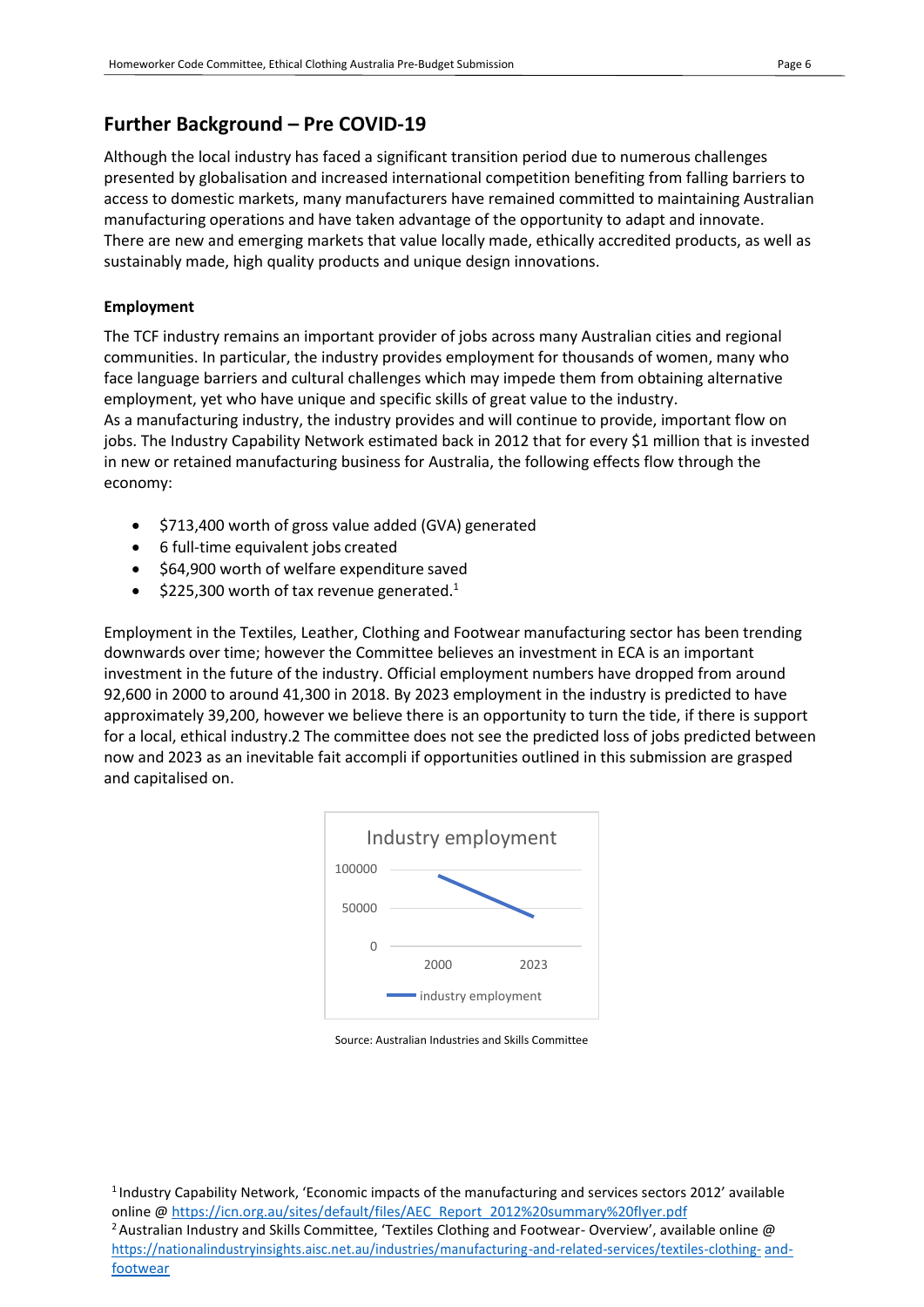Official figures around employment in, and economic contribution of, the industry is deflated by the fact that there remain problems with an unregulated homeworker/outworker sector. Increasing take up of ECA accreditation by businesses and their supply chains will ensure increased visibility and formalisation of this currently informal sector. This will improve the lives of workers across supply chains, strengthen the reputation and quality of the Australian industry and enhance the economic contribution of the industry by ensuring that this sector is properly constituted and functioning in accordance with the relevant Australian workplace laws.

In addition, there are further potential savings for Government with the industry self-regulating through such voluntary accreditation schemes taking pressure off Government regulators and freeing up scarce resources to allow Government to focus on unaccredited parts of industries which do not have robust voluntary compliance mechanisms.

#### <span id="page-6-0"></span>**Government Support**

In this period where jobs in the industry have contracted, Government support for the industry has reduced dramatically both in terms of tariff assistance and direct assistance.





Source: The Productivity Commission<sup>3</sup>

 $<sup>4</sup>$  Ibid.</sup>

<sup>&</sup>lt;sup>5</sup> Fair Work Ombudsman, 'Designed to Fit; Insights and outcomes from the Fair Work Ombudsman's education phase of the National Textile, Clothing and Footwear Campaign 2015', p 3, available online @ https://www.fairwork.gov.au/ArticleDocuments/557/TCF-campaignreport.docx.aspx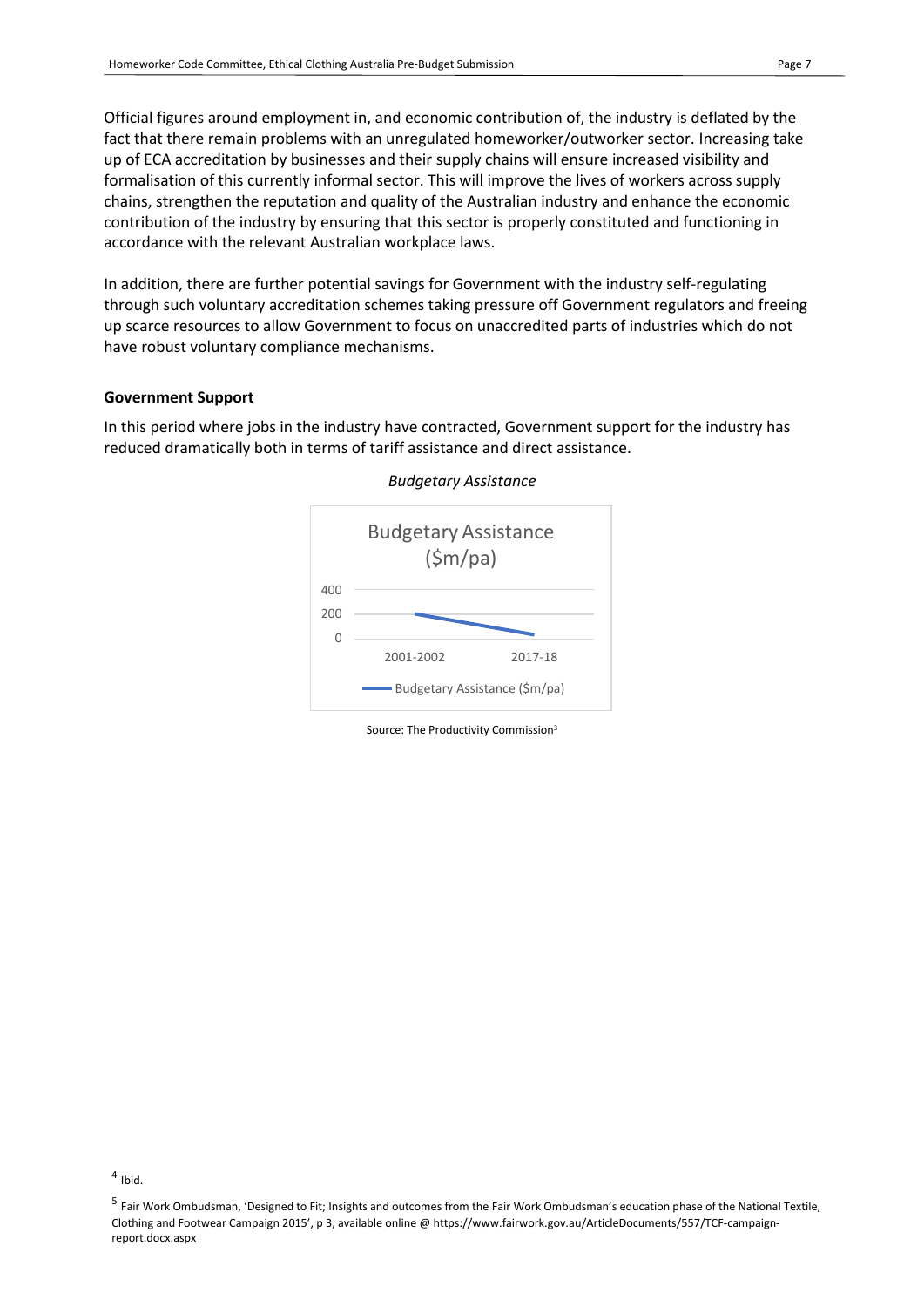



Source: The Productivity Commission<sup>4</sup>

The last remnants of the Australian TCF industry's tariff protection from our major international competitors in domestic markets will cease in 2020 when the full force of the Australia/ New Zealand/ ASEAN Free Trade Agreement (FTA) come into effect. Tariff reductions have contributed to low-cost imports entering the domestic market. Limited disposable income growth and volatile consumer sentiment have contributed to the industry's challenges in the face of this low-cost competition. Other challenges to the Australian TCF manufacturing industry have included the tumultuous time for the manufacturing industry across Australia, brought about by the Global Financial Crisis (GFC), the high Australian dollar and high energy costs.

As observed by the Fair Work Ombudsman (FWO), there has been a significant shift within the Australian TCF industry in the past few decades. The industry has reduced in size and production volume. The effect of globalization and access to overseas competition has changed the landscape for local producers. There is pressure on the price of local production which has rendered those at the lower levels of the varied and fragmented supply chains particularly vulnerable.<sup>5</sup>

**This funding proposal is not for a reinstatement of the sort of quantum of support which has been provided by Government to the industry in the past, which has seen hundreds of millions of dollars per annum in the form of tariff support and direct Budgetary assistance. It is a proposal for a modest outlay which will help the Australian industry to grow, compete internationally and continue to adapt and innovate by capitalising on the opportunities presented by globalisation, as outlined below.**

#### $<sup>4</sup>$  Ibid.</sup>

<sup>&</sup>lt;sup>5</sup> Fair Work Ombudsman, 'Designed to Fit; Insights and outcomes from the Fair Work Ombudsman's education phase of the National Textile, Clothing and Footwear Campaign 2015', p 3, available online @ https://www.fairwork.gov.au/ArticleDocuments/557/TCF-campaignreport.docx.aspx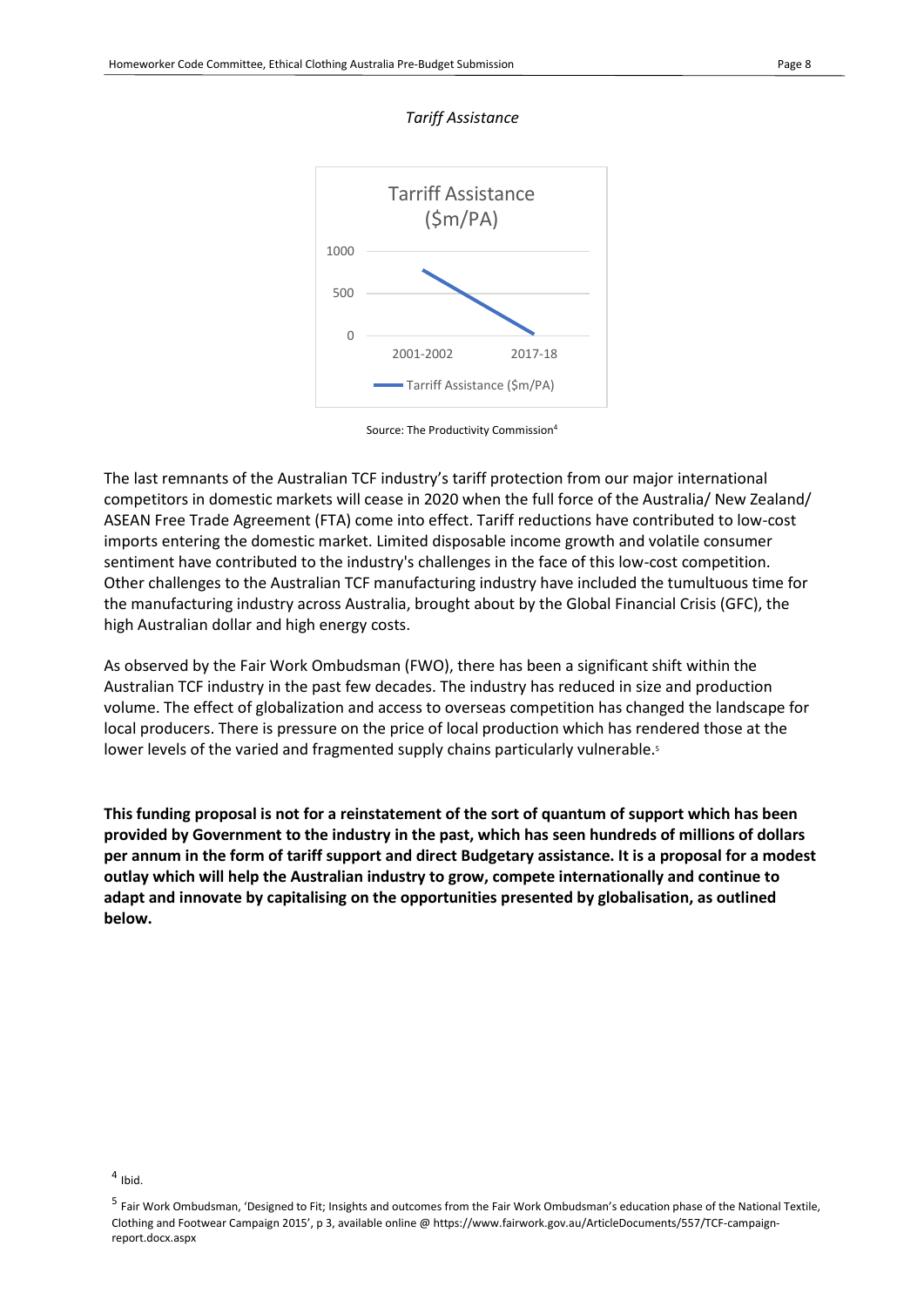#### <span id="page-8-0"></span>**Exploitation**

Globally, the industry is notorious for the exploitation of the predominately female workforce. By way of example, poor labour standards, health and safety standards and environmental standards in the large global TCF producers, are well documented and are of serious concern. It is the low cost of labour and exploitative conditions, which underpins the inequity in the cost of production between Australia and many competitions. The rise of garment manufacturing in countries in developing economies have seen commensurate rises in exploitation, unfair labour practices and serious health and safety breaches resulting in injuries and death of many thousands of workers.' By way of just one example a 2014 report on the garment industry in Eastern Europe found endemic exploitation of workers, dangerous working conditions and wages far short of a subsistence (let alone living) minimum. Australia based TCF workers has not been immune from exploitation and there are some distinctive features of the industry which makes exploitation more likely compared to others industry and sectors. These factors include often complex labour supply chains, including engagement of homeworkers/outworkers, as most businesses in the sector are small to medium sized, with many "microbusinesses", legal non-compliance can often go more unnoticed than in larger enterprises, and due to wages constituting between 15-32% of annual operating costs (consistently higher as a proportion of business costs than for manufacturing as a whole), Award non-compliance is common. Other factors identified by the FWO, which make Australian TCF workers especially vulnerable to exploitation, include:

- a high proportion are mature-aged migrant women, who face cultural and linguistic barriers to understanding and inquiring about their workplace entitlements
- difficulty in identifying homeworkers/outworkers in manufacturing supply chains
- a lack of familiarity of the homeworker/outworker-related provisions of the *Textile, Clothing,*
- *Footwear and Associated Industries Award 2010* (the TCF Award).<sup>6</sup>
- an unverified number of workers are homeworkers/outworkers, who work away from business premises (often at home) at the end of long and complex production supply chains, and therefore, are difficult to identify, and
- limited record keeping, compounding the risk of worker exploitation.

The FWO said the interactions undertaken as part of their campaign 'revealed limited understanding or observation among business operators of their obligations under workplace laws, including minimum pay rates that apply to workers involved in the manufacturing process. Further, in another worrying finding the FWO said that 'the interactions also revealed confusion about how compliance and regulation interacts with different levels of the supply chain'.

All of these factors determine that a compliance system based on the ECA model for this sector of the economy is necessary. While FWO's intervention is welcomed, it is unlikely to bring long term change in isolation and as such regular and ongoing monitoring is required. It is a testament to the integrity of the ECA accreditation program that it is not a 'set and forget' style program but it requires a demonstration of ongoing compliance through annual renewals.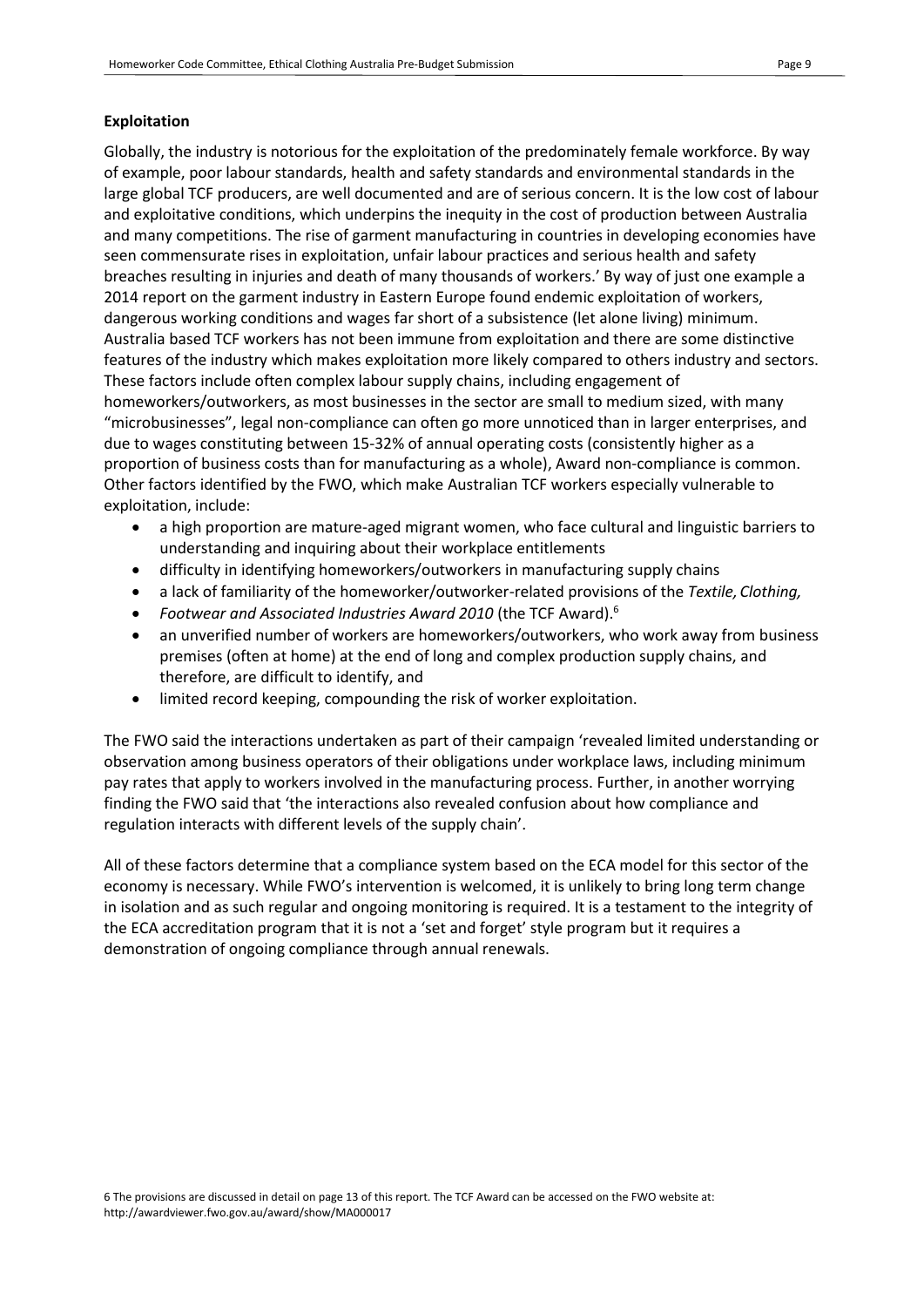#### <span id="page-9-0"></span>**Examples of non compliance in the local industry**

The auditing and compliance work undertaken in our accreditation program continues to uncover breaches daily.

By way of example, in November 2020 audits undertaken by Compliance Officers identified:

- 33 businesses were non-compliant with breaches across health and safety
- 20 businesses were non-compliant with breaches across superannuation
- 26 businesses were non-compliant with breaches in the areas of work records and
- The underpayment of more than 90 casual employees at one business. This resulted in a back payment totalling \$73,860.60 and rectification so that these employees are now being paid the correct award amount.

Our Compliance and Outreach Officers work with businesses and their supply chain participants to ensure compliance and all of the breaches identified must be rectified for a business to become or remain complaint with ECA's accreditation program. Supporting an ethical industry post COVID-19, one that protects and upholds Australian workplace laws, should be part of the growth plan for the local industry.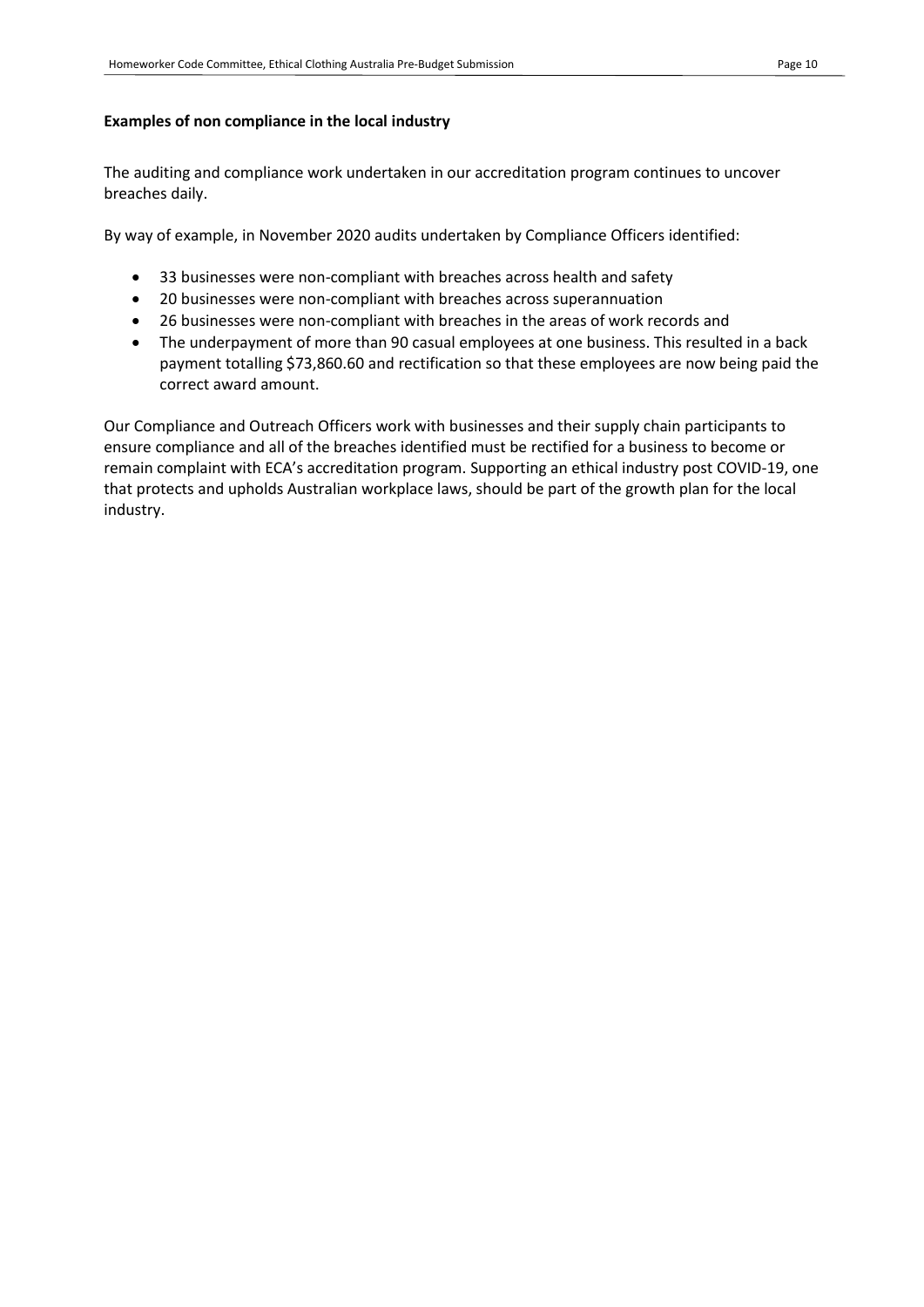## <span id="page-10-0"></span>**Opportunities**

Many in the industry believe that COVID-19 will ultimately see a resurgence in local manufacturing due to the benefits of local manufacturing and the fact that it minimises the risks that are associated with global supply chains. This is where government support for ECA and the local industry is critical. Businesses not only need to survive this pandemic, but there needs to be a growth plan for the industry which includes the promotion and awareness of ECA-accredited manufacturers.

COVID-19 has presented an opportunity to recognise the role that our local TCF manufacturers and their local supply chains can perform. It will not just provide a powerful economic recovery for local manufacturers, but funding support for ECA will improve the quality of Australian supply chains.

The businesses that are accredited with ECA are committed to local, ethical manufacturing despite moves by many of their competitors to move 100% of their production offshore. Through this local production, these businesses are providing quality, local jobs and providing work to other businesses associated with the industry. It is our belief that the industry and its capabilities has been under-valued as became evident in the initial days and weeks of the pandemic.

ECA presently operates with no support from the Commonwealth Government, despite operating a national program. This lack of support severely inhibits the growth and remit of the organisation. The fact that Ethical Clothing Australia has experienced an unprecedented period of growth in the past 12 months demonstrates the desire of local manufacturers to be recognised as ethical suppliers. Funding support is required to ensure the successful continuation of the national program and that the required support is being provided for local, ethical manufacturers.

We understand that COVID-19 has impacted on the Commonwealth Government's budget significantly and we would be willing to work with the government to discuss funding limits and opportunities that may be available to support the growth and expansion of our accreditation work, for workers and businesses in the local industry.

Drivers of change to the TCF industry and TCF markets in Australia have seen increasing adaptation and the entrance of specialised and niche product manufacturing with design and quality becoming a key area of competitive advantage. Several local businesses have effectively pursued niche and specialty markets locally and abroad, trading on the strong branding and reputation of Australian- made products.<sup>7</sup>

Coinciding with these changes has been an increasing trend toward ethical consumerism, particularly for products manufactured in high-risk industries like TCF. Alongside this increase in awareness is a growing sensitivity of companies which may be motivated to engage in "greenwashing" (claiming that their product is sustainably and ethically produced but not having a robust system in place demonstrating that this is the case when these claims are scrutinised).

Once accredited, manufacturers are able to sign a licence agreement to use the ECA trademark on these local products. The existence of ECA, and its associated trademark, gives Australian manufacturers which use it a comparative advantage because of its maturity and robustness. Dr Shelley Marshall, the Vice Chancellor's Senior Research Fellow at RMIT University and the cocoordinator of the Corporate Accountability Research project outlines that "the ECA trademark is the most credible of its type"<sup>8</sup>.

[registers/documents/AA1000418%20%E2%80%93%20Homeworker%20Code%20Committee%20%E2%80%93%20Application%20for%20re](https://www.accc.gov.au/system/files/public-registers/documents/AA1000418%20%E2%80%93%20Homeworker%20Code%20Committee%20%E2%80%93%20Application%20for%20re-authorisation%20of%20Homeworkers%20Code%20of%20Conduct%20-%20Submission%20by%20RMIT%20-%2021.05.18%20-%20PR.pdf)[authorisation%20of%20Homeworkers%20Code%20of%20Conduct%20-%20Submission%20by%20RMIT%20-%2021.05.18%20-%20PR.pdf](https://www.accc.gov.au/system/files/public-registers/documents/AA1000418%20%E2%80%93%20Homeworker%20Code%20Committee%20%E2%80%93%20Application%20for%20re-authorisation%20of%20Homeworkers%20Code%20of%20Conduct%20-%20Submission%20by%20RMIT%20-%2021.05.18%20-%20PR.pdf)

 $^7$  Ibis World, Footwear Manufacturing in Australia - Market Research Report, available online  $@$ [https://www.ibisworld.com.au/industry-trends/market-research-reports/manufacturing/textile-leather-](https://www.ibisworld.com.au/industry-trends/market-research-reports/manufacturing/textile-leather-clothing-footwear/footwear-manufacturing.html) [clothing-footwear/footwear](https://www.ibisworld.com.au/industry-trends/market-research-reports/manufacturing/textile-leather-clothing-footwear/footwear-manufacturing.html)[manufacturing.html](https://www.ibisworld.com.au/industry-trends/market-research-reports/manufacturing/textile-leather-clothing-footwear/footwear-manufacturing.html)

<sup>8</sup>Dr Shelley Marshall, "Submission", Homeworker Code Committee Incorporated application to the ACCC for reauthorisation, available online [@ https://www.accc.gov.au/system/files/public-](https://www.accc.gov.au/system/files/public-registers/documents/AA1000418%20%E2%80%93%20Homeworker%20Code%20Committee%20%E2%80%93%20Application%20for%20re-authorisation%20of%20Homeworkers%20Code%20of%20Conduct%20-%20Submission%20by%20RMIT%20-%2021.05.18%20-%20PR.pdf)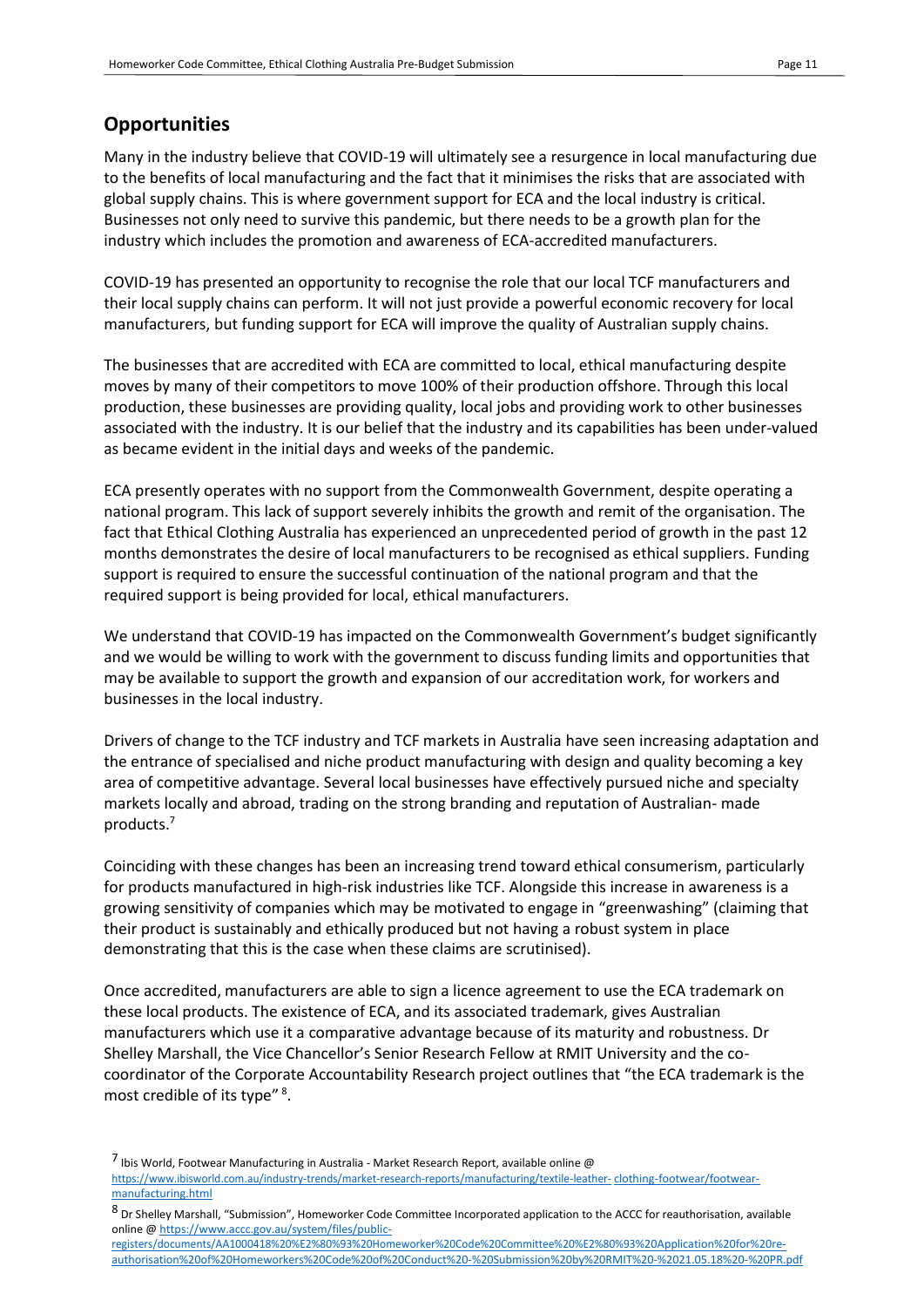The distinctive and distinguishing feature of ECA which gives it it's robustness and credibility in the market is the fact that it is a collaborative, joint business and union initiative. ECA will celebrate 20 years since the accreditation program accepted its first application, in 2020. The fact that this organisation remains in operation after 20 years and that it has gone on to gain a reputation as an important and credible program for the local industry is testament to the fact that it has been a strong, industry and union collaboration.

The independent third-party compliance is undertaken by Compliance Officers from the TCF Sector of the Manufacturing Division of the CFMEU through a Service Level Agreement. An expert of understanding of the Textile, Clothing, Footwear and Associated Industries Award 2010 (TCF Award), as well as relevant Workplace Health and Safety legislation, the National Employment Standards (NES) and the Fair Work Act (FW Act) is crucial for the success of the accreditation scheme.

Communicating directly with the workers is also an important part of the accreditation process for several reasons. For example, it may be necessary to ascertain the number and type of workers at the workplace, including employment status; to clarify shift structures (relevant to the payment of shift loadings and overtime); to confirm which tasks and skills are being used (relevant to determination of skill level classifications and wage rates); to confirm that annual, personal and carer's leave is being accrued and paid correctly; to rectify health and safety non-compliances.

Unfortunately, it is not uncommon for incomplete or incorrect employee records to be provided during the compliance process and direct verbal communication with workers is a key tool to confirm whether correct wages and conditions are being provided as required by the TCF Award, the NES and FW Act. ECA has been an essential element in many success stories across the industry. The work of ECA is governed by a Code of Practice which has authorisation from the Australian Competition and Consumer Commission (ACCC). In 2018, the Code of Practice was re-authorised by the ACCC for another 10 years. As observed by the ACCC in their reauthorisation decision:

"A number of accredited businesses advise that they value the Ethical CTM (Certification Trademark) series as a means of conveying to customers that their products are ethically produced or Australian made…The use of the Ethical CTM series by businesses allows these businesses to differentiate their products from those of competitors, who may not observe the same standards, and communicates this information to consumers."<sup>9</sup>

The ACCC acknowledged that business identified that they used the Ethical CTM series in social media, on swing tags, websites, and promotional materials and knew that the accreditation was important to their customers, and that significant use of these trademarks has been observed.<sup>10</sup>







*ECA registered trademarks*

9 ACCC. Determination: Application for revocation of A91354-A91357 and the substitution of authorisation AA1000418 lodged by Homeworker Code Committee Incorporated in respect of the Homeworkers Code of Practice (to be renamed 'Ethical Clothing Australia's Code of Practice incorporating Homeworkers') Date: 30 August 2018, available online @ [https://www.accc.gov.au/system/files/public-](https://www.accc.gov.au/system/files/public-registers/documents/AA1000418%20-%20Homeworkers%20Code%20Committee%20Incorporated%20-%20Final%20Determination%20-%2030.08.18%20-%20PR.pdf) [registers/documents/AA1000418%20-](https://www.accc.gov.au/system/files/public-registers/documents/AA1000418%20-%20Homeworkers%20Code%20Committee%20Incorporated%20-%20Final%20Determination%20-%2030.08.18%20-%20PR.pdf) [%20Homeworkers%20Code%20Committee%20Incorporated%20-](https://www.accc.gov.au/system/files/public-registers/documents/AA1000418%20-%20Homeworkers%20Code%20Committee%20Incorporated%20-%20Final%20Determination%20-%2030.08.18%20-%20PR.pdf) [%20Final%20Determination%20-%2030.08.18%20-%20PR.pdf](https://www.accc.gov.au/system/files/public-registers/documents/AA1000418%20-%20Homeworkers%20Code%20Committee%20Incorporated%20-%20Final%20Determination%20-%2030.08.18%20-%20PR.pdf)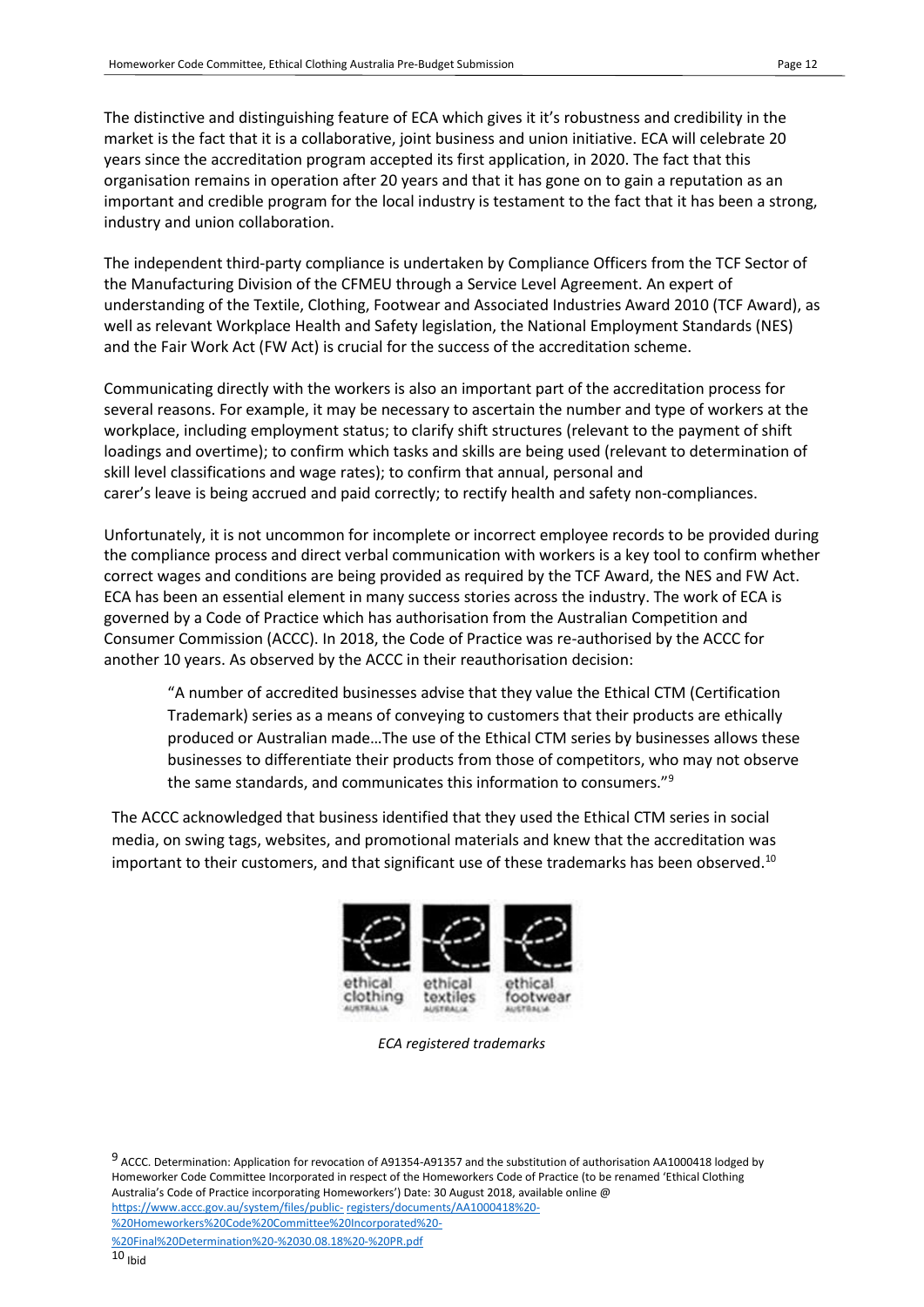One company observed:

"Too many businesses in this industry make claims without any evidence or validation as pure marketing ploy. Despite being in a busy space where the term 'Ethical' is used along with many others, it's good to have a certified trademark that differentiates our businesses that have actually taken real steps to be audited and accredited."<sup>11</sup>

ECA accreditation can assist accredited brands in mature, new and emerging markets. In March 2017, inclusions to the Commonwealth Procurement Rules were implemented including new requirements around legal and ethical procurement. Departmental and agency Government procurement officials are now required to comply with the following clause when making all TCF purchases:

"10.19 Officials must make reasonable enquiries that the procurement is carried out considering relevant regulations and / or regulatory frameworks, including but not limited to tenderer' practices regarding:

- a) labour regulations, including ethical employment practices;
- b) occupational, health and safety; and
- c) environmental impacts."<sup>12</sup>

Officials responsible for procurement can be satisfied that labour regulations (including ethical employment practices and occupational, health and safety) are complied with by tenderers which demonstrate ECA accreditation and in addition, that their supply chain participants also conduct their workplace relations in a lawful manner. This is because ECA certifies compliance, not just of the tenderer regarding their direct employment relationships, but throughout their entire supply chain (whether that includes work in factories and/or homeworkers/outworkers).

#### <span id="page-12-0"></span>**Further evidence of the value of the program in the Australian market**

The value of the accreditation program has been explored in recent research from the The University of Melbourne. In 2019 academics from the Department of Management and Marketing, Faculty of Business and Economics at The University of Melbourne conducted a nationwide study on: 1) the relevance of ethical sourcing practices in the Australian Textile, Clothing and Footwear (TCF) industry, and 2) procurement managers' perceptions of the value of Ethical Clothing Australia (ECA) accreditation. Informants were randomly selected from a procurement database. Interviews were conducted with 32 procurement managers based in Sydney, Melbourne, Brisbane, Perth and Canberra. The sample included five government procurement managers, six fashion brands, seven boutique/emerging designers; four retail stores and ten institutional buyers in schools, hospitals, hospitality and banking industry. In addition, we also networked with managers during fashion events and conferences throughout the data collection process.

11 thinksideways, "Submission", Homeworker Code Committee Incorporated application to the ACCC for reauthorisation, available online [@ https://www.accc.gov.au/system/files/public-](https://www.accc.gov.au/system/files/public-registers/documents/AA1000418%20-%20Homeworker%20Code%20Committee%20-%20Submission%20by%20Thinksideways%20-%2016.05.18%20-%20PR.pdf) [registers/documents/AA1000418%20-](https://www.accc.gov.au/system/files/public-registers/documents/AA1000418%20-%20Homeworker%20Code%20Committee%20-%20Submission%20by%20Thinksideways%20-%2016.05.18%20-%20PR.pdf) [%20Homeworker%20Code%20Committee%20-](https://www.accc.gov.au/system/files/public-registers/documents/AA1000418%20-%20Homeworker%20Code%20Committee%20-%20Submission%20by%20Thinksideways%20-%2016.05.18%20-%20PR.pdf)

[<sup>%20</sup>Submission%20by%20Thinksideways%20-%2016.05.18%20-%20PR.pdf](https://www.accc.gov.au/system/files/public-registers/documents/AA1000418%20-%20Homeworker%20Code%20Committee%20-%20Submission%20by%20Thinksideways%20-%2016.05.18%20-%20PR.pdf)

<sup>12</sup> Commonwealth Procurement Rules, Commonwealth Procurement Rules 20 April 2019 Achieving value for money, p 25, available online [@ https://www.finance.gov.au/sites/default/files/2019-11/CPRs-20-April-](https://www.finance.gov.au/sites/default/files/2019-11/CPRs-20-April-2019_1.pdf) [2019\\_1.pdf](https://www.finance.gov.au/sites/default/files/2019-11/CPRs-20-April-2019_1.pdf)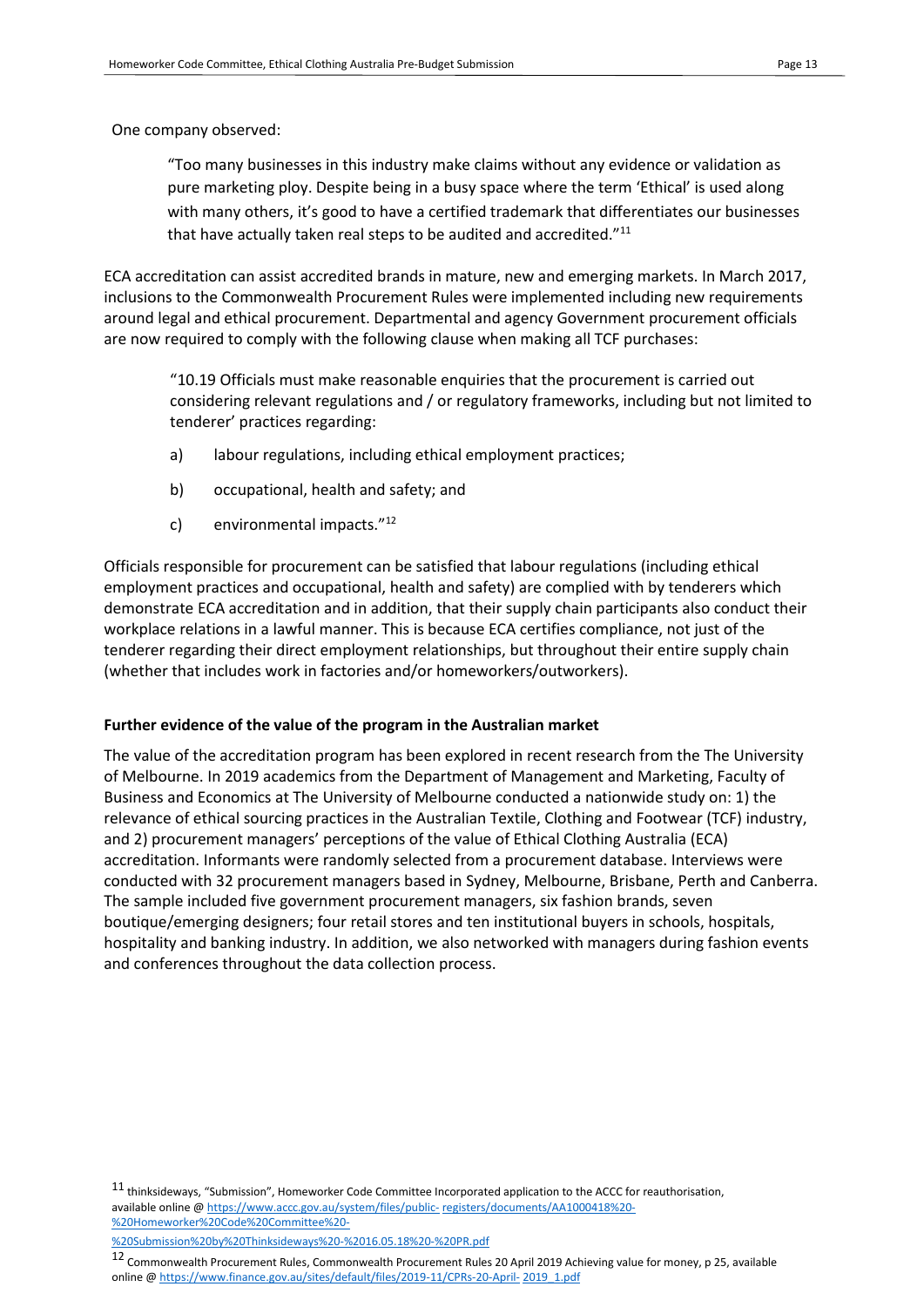The key findings related to answering the question, "What is the value of Ethical Clothing Australia accreditation to your organisation and to Australian Textile Clothing and Footwear industry?".

The research found that:

- **ECA provides a voice to emerging ethical designers:** The fashion brand and retail informants in the study unanimously agreed that ECA accreditation and ECA labels on their garments gave them "credibility" in the market and "extra layer of assurance" to customers that their garments were ethically made. The emerging designers in the study further added that it is difficult for them create awareness of their brand and remain memorable to customers and to the fashion community. ECA supports them by promoting their brand on their digital platforms and introducing them to other industry partners via ECA's customer data base. The ECA platform helps them communicate their purpose and strengthen their identity in the market.
- **ECA accreditation support government procurement managers:** The research noted that ECA accreditation is currently a prerequisite for TCF suppliers tendering for Victorian government contracts. The government informants in the study highly recommended ECA accreditation to their suppliers. They commented that through ECA accreditation they could closely scrutinise suppliers bidding for their contracts. These informants also felt that ECA focuses not just on worker exploitation, but they also evaluate if the suppliers' business is ethical.
- **ECA facilitates continuous improvement in the TCF industry:** Informants in the research commented that ECA has all the tools and knowledge to assess that their "value chain is treating its workforce fairly". ECA hosts events showcasing expertise and innovation to facilitate member learning. It also provides a platform where members and other TCF stakeholders can interact to agree on industry standards and set visionary agendas. Informants with ECA accreditation further elaborated that ECA's audit methodology helped their businesses identify opportunities for improvement and work with their suppliers to make relevant changes.

#### <span id="page-13-0"></span>**Evidence of the value of the accreditation program to local manufacturers**

ECA presently has about 130 accredited manufacturers (the organisation has grown by more than 60% in the past year –with 42 new accreditations in 2020 compared to 26 new accreditations in 2019), with about 500 supply chain participants. Accredited businesses produce a wide range of products with the major categories being: Basics and Underwear, Branded Apparel, Corporate Wear, Fashion, Footwear and Hats, Manufacturers, Menswear, Outdoor and Activewear, Schoolwear, Sleepwear, Swimwear, Weddings and Formal Wear, Workwear, Personal Protective Equipment and Uniforms.

The accredited manufacturers range from major, well-known household names, leading Australian designer labels, leaders in emergency services uniform production, to new and emerging businesses that are developing their business on ethical and sustainable foundations, as well as small, owneroperated businesses and social enterprises.

In a survey undertaken in October 2020, manufacturers outlined that being able to demonstrate that their products are made ethically; being able to demonstrate good behaviour to their customers and being able to demonstrate that their products are made in Australia/locally as the top reasons for seeking and retaining their ECA accreditation. Further, the accreditation program is highly valued by local manufacturers. Further to this, the survey results revealed that businesses value the accreditation program. In the survey nearly 96% of businesses either strongly agreed or agreed that they valued their ECA accreditation. This is a 2% increase on the response when the original survey was undertaken in 2018.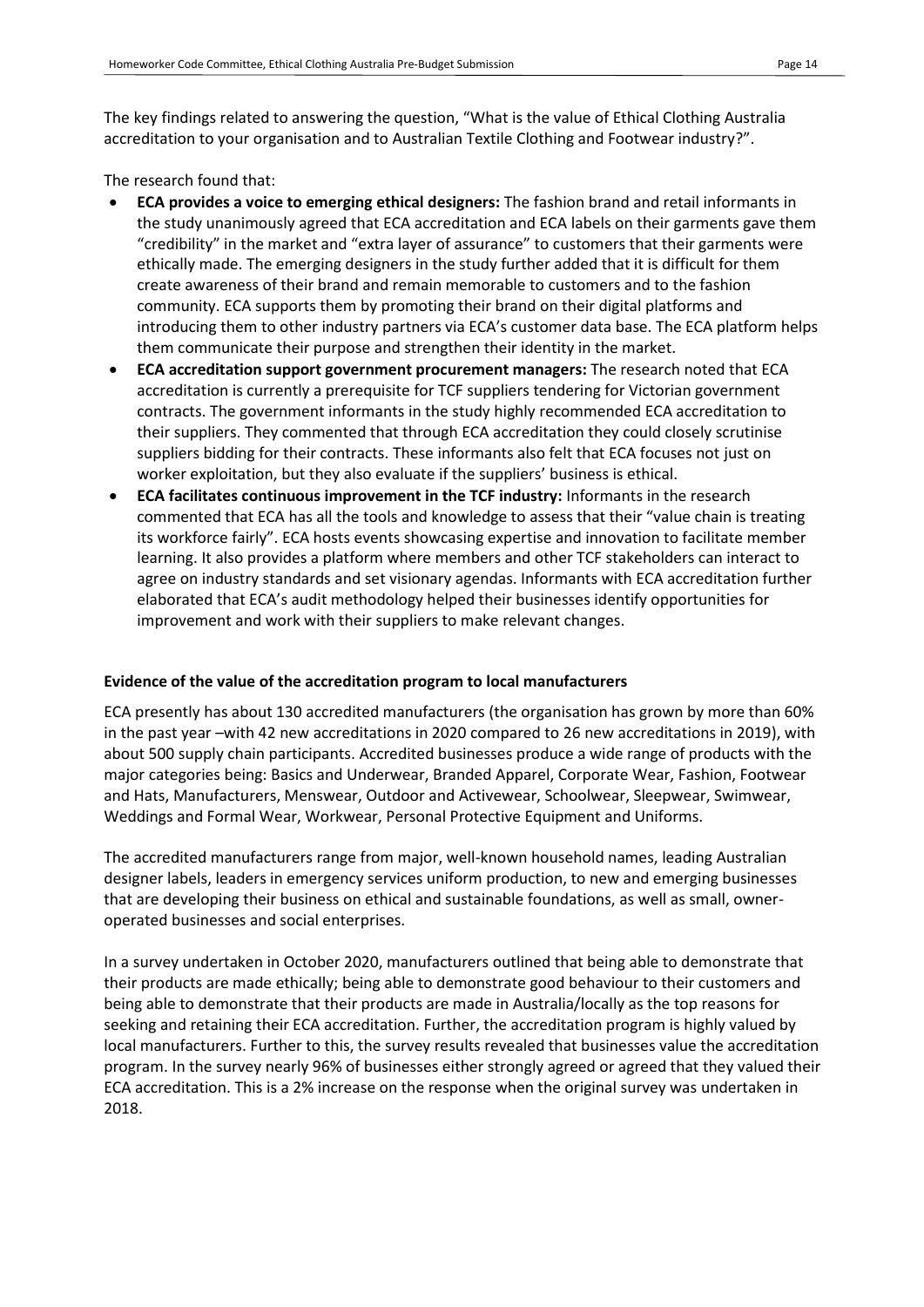Comments from businesses in survey included:

"I sought accreditation to be able to demonstrate that all my workers are well treated and paid appropriately."

"I like having the accreditation as it assures my customers the products they are purchasing are ethical."

"We do value the accreditation & the assistance it has provided in helping us remain legally compliant."

"It assures customers our products are ethically made and it not just green washing.:

*"We are extremely happy we have ECA accreditation, it certainly has been a great step giving great confidence to our customers when purchasing our Aust made products".*

Without Commonwealth funding in the near future the sustainability of the program is at risk and in turn the value of the accreditation program to the local industry is also at risk. In addition without Commonwealth funding there is limited opportunity expand coverage. Despite the broad coverage of the Code to include the entire industry, auditing under the Code is voluntary and only applies to accredited manufacturers and their outsourced supply chains. There is a large opportunity for more parts of the industry to be accredited and capitalise on the advantages that accreditation brings. This outcome would improve the lives of workers in the TCF industry and enhance the business opportunities for Australian manufacturers and their contracting supply chain who do the right thing by their workers.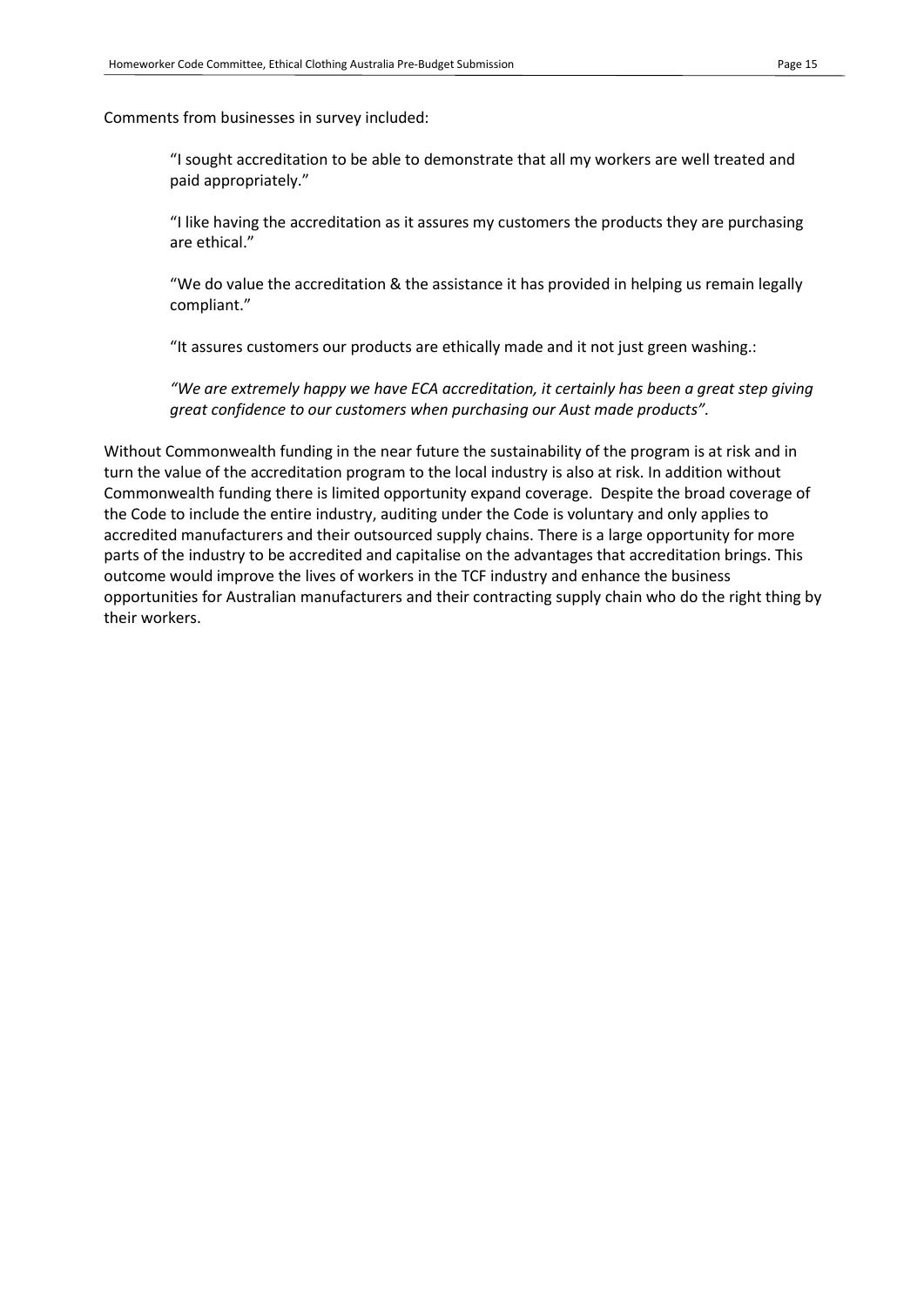# <span id="page-15-0"></span>**Funding request details**

#### <span id="page-15-1"></span>**Background**

ECA was originally known as the 'No Sweat Shop Label' and was re-branded to Ethical Clothing Australia in 2010. ECA is an example of how industry, employers and unions can work together to create and deliver a robust program that supports an ethical local industry. The accreditation program's history shows that it has been a trail blazer in developing a response protecting and advocating for the rights of garment workers – there is no equivalent accreditation program that applies the same level of rigour and utilises the trade union as part of the process nationally or internationally. The need for accreditation program and auditing remains as strong as the day it was created as non-compliance, exploitation and unsafe work practices continue in the local industry. The program continues to provide a platform to profile and showcase businesses that are doing the right thing by the workers in their local supply chains. Further information on ECA's history can be found [here.](https://ethicalclothingaustralia.org.au/history/)

Commonwealth Funding commenced in 2008 and was administered by the Department of Education, Employment and Workplace Relations (DEEWR) prior to funding ceasing in 2014. The Budget papers stated that amongst the reasons for the termination was that the savings from the decision would be redirected by the Government to repair the Budget and fund policy priorities.

ECA's main funding source since 2014 has been from the Victorian Government. However, ECA is a national program with companies and their supply chains spread across Australia. ECA requires national, as well as State, Government support. It should be noted that TCF manufacturing supply chains cross state borders and a national approach is needed to support the industry's further expansion.

The funding that ECA require which would form the basis of an industry led plan would support four broad areas: (1) the delivery of ECA's accreditation program (2) Industry education and employee outreach (3) promotions and marketing of ECA's certification trade mark and (4) research.

#### <span id="page-15-2"></span>**Funding will support the delivery of ECA's accreditation program**

ECA is an accreditation program that maps a company's Australian supply chain throughout the whole supply chain, including, but not limited to, the entire design, cut, make and trim process, including all value adding processes and dispatch.

The accreditation program is designed to ensure that workers, especially homeworkers/outworkers, are not exploited in relation to the Award wages and conditions they are entitled to receive. The program also ensures that workplaces meet the relevant occupational, health and safety standards. As described above, the independent third-party compliance is undertaken by Compliance and Outreach Officers from the TCF Sector of the Manufacturing Division of the CFMEU and the administration and promotional and education activities are undertaken by ECA employees.

#### As observed by Dr Marshall:

"The work conducted by Compliance Officers is highly labour intensive. Compliance Officers methodically organise data collected about middle people and homeworkers that are lodged by companies. They then contact homeworkers, using the registered information, to check their conditions of work and inform them of their rights. Because workers are in their homes, this contact must be made individually, instead of collectively (as it can be in a factory). The work is slow and costly. It is the backbone of the mechanism and it provides the strongest signal to consumers that the ECA trademark is credible."<sup>13</sup>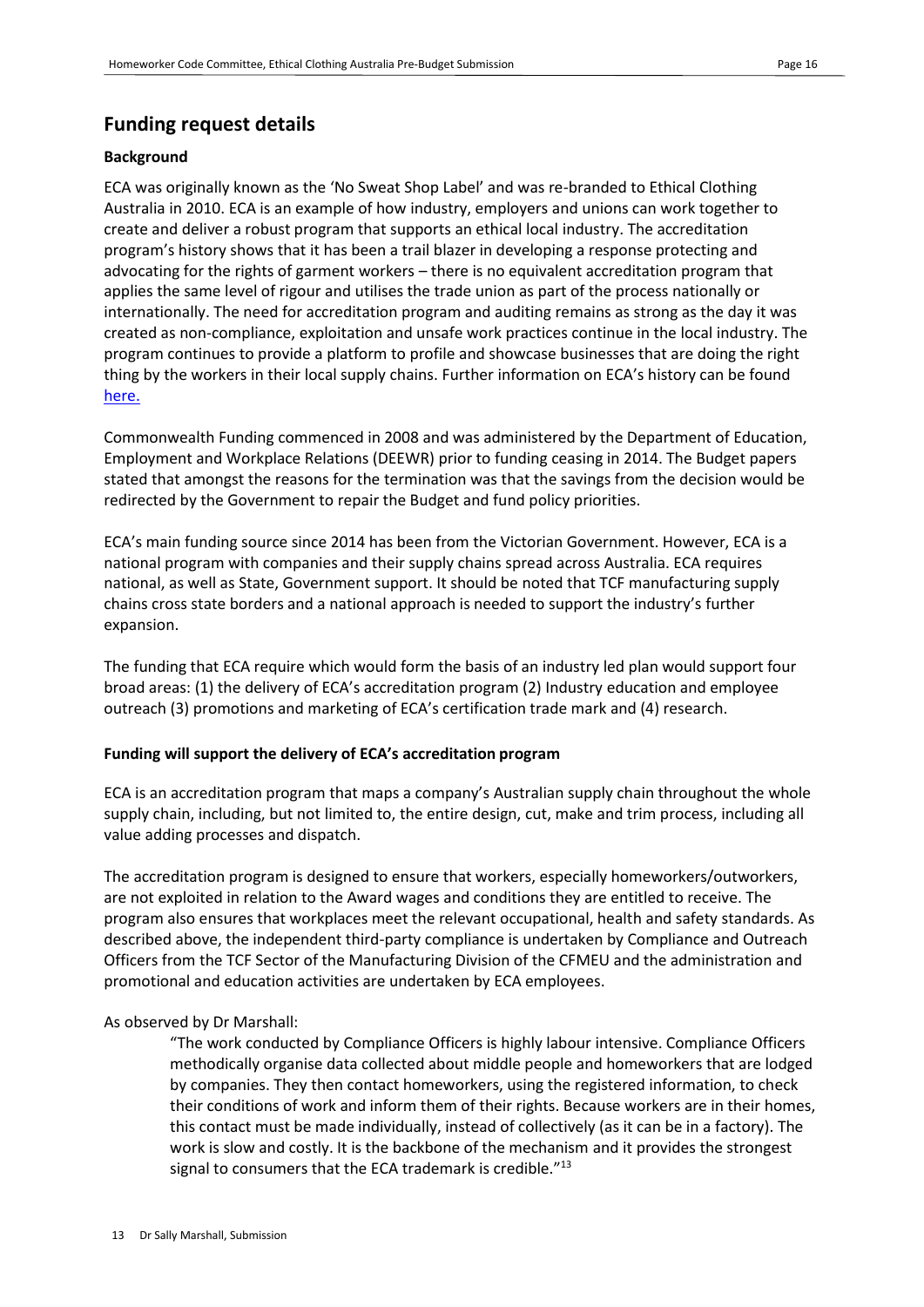#### <span id="page-16-0"></span>**Funding will support industry education and employee outreach**

Industry education and employee outreach are focussed on aiding businesses to comply with ECA's Code of Practice which covers the relevant Australian workplace laws. ECA has a range of resources available to support businesses in understanding their legal obligations and some information translated into different languages for workers but is currently restricted by funding constraints in its ability to provide education nationally to assist businesses in understating the relevant laws and in its capacity to assist workers in the industry, particularly homeworkers through outreach activities and information. Education and training about the areas covered by the Code of Practice will increase the level of compliance in the local industry and it will ensure that homeworkers are aware of their legal rights.

#### <span id="page-16-1"></span>**Funding will support promotions and marketing of ECA's certification trademark**

Commonwealth Government funding would aid increased promotional and marketing activities that educate and encourage major purchasers, procurers and consumers to buy TCF products which have been produced by local manufacturers and carry ECA's certification trademark. ECA needs funding support to build awareness of the certification trademark and to develop a national marketing campaign in supply of buying ethically and locally.

In a survey undertaken in October 2020 of accredited manufacturers many businesses reported an increase in customers are asking more questions about labour rights and/or the people who make your clothing. More than 74% strongly agreed or agreed that more customers were asking about the people who make their clothing. An increase in activity in this area will ensure that more Australians are aware of Ethical Clothing Australian and the manufacturers and brands that are accredited as interest in ethical procurement and ethical fashion continues to grow.

With funding from the Commonwealth ECA would increase work across events, social media channels and its website and expand to include new marketing activities such as advertising to increase awareness about the certification trademark. In 2020, ECA launched the inaugural Ethical Clothing Australia Week – a week-long event focused on locally-made, ethically-manufactured clothing, textiles and footwear. The launch of the first-ever Ethical Clothing Australia Week represented an exciting moment in the fashion industry as the first and only week focused on ethically accredited Australian manufacturers and locally made textiles, clothing and footwear. It was a chance to help educate consumers to make informed ethical choices, educate the wider Australian community and celebrate and promote local businesses, designers, and importantly the skilled workers behind the garments made in Australia. It is the future of these types of activities that are at stake when it comes to the future funding for ECA. To date much of the promotional work and activity undertake by ECA has been restricted and again there is an opportunity to increase work in this area, which will ultimately benefit local manufacturers, suppliers and workers through increased sales and job creation. A summary of media articles from 2020 featuring ECA or mentioning ECA are included with this submission to demonstrate the breadth of the organisation's public work {Appendix A}.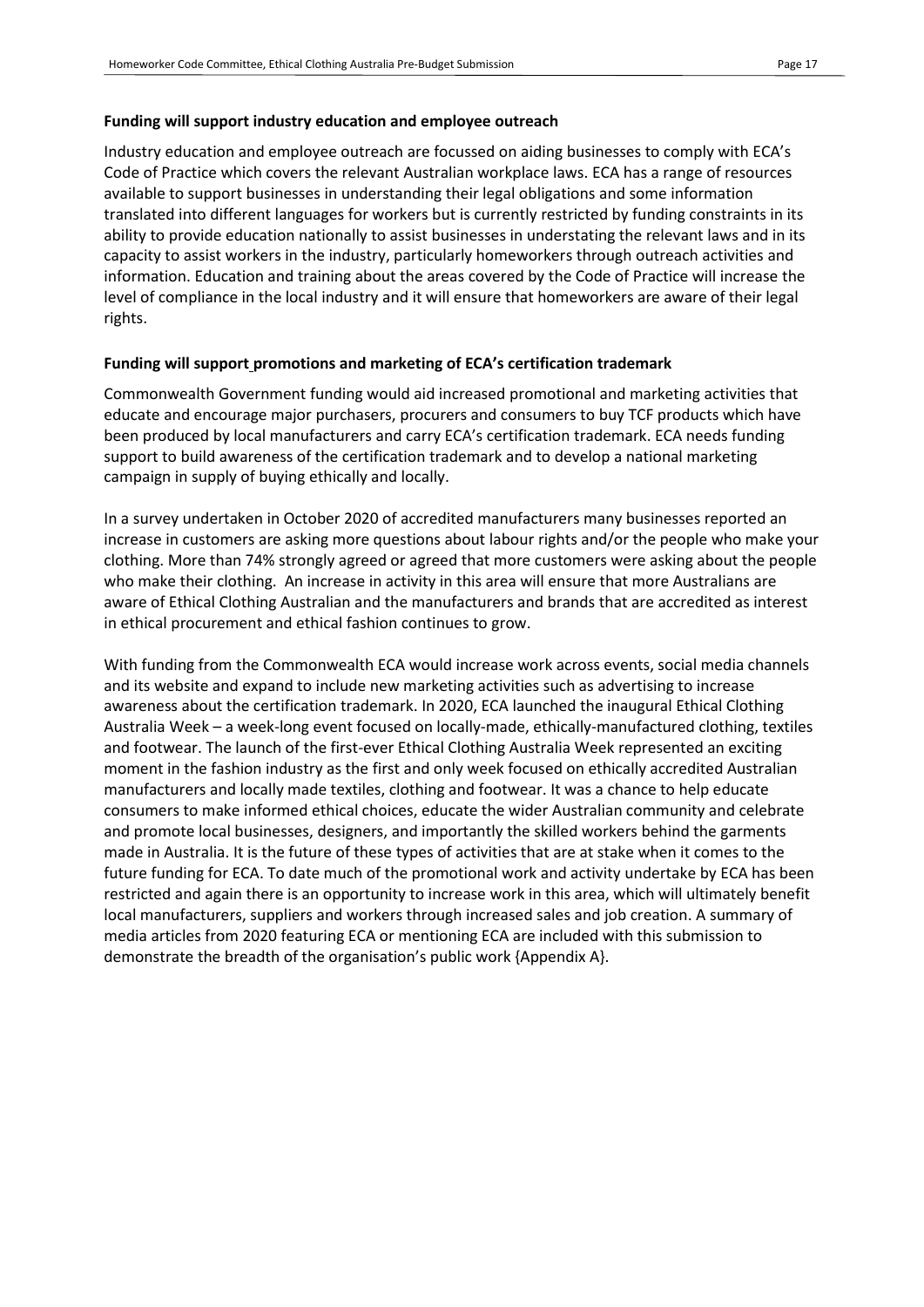#### <span id="page-17-0"></span>**Funding will support research**

Funding would support industry research on compliance issues in the industry; information on skills and capabilities in the local industry to support growth and how the Australian accreditation program and supply chain mapping program compares to global programs and TCF industry trends to ensure that Australia's industry remains competitive. ECA advocates on behalf of the local industry. A survey of accredited manufacturers in October 2020 found that 100% of business are committed to local manufacturing and retaining local jobs post COVID-19 (noting that it is difficult to know when the pandemic will end), which is a extremely high result. The results were that 85% strongly agree and 15% agreed that they are committed. Confidence that they will continue local manufacturing post COVID-19 (noting it is uncertain when the pandemic will end), is lower however. About 70% strongly agreed that they are confident, 25% agreed they are confident and about 5% were neutral. ECA is acutely aware of the various issues impacting on the industry and the potential for further research to support growth and innovation in the local industry.

## <span id="page-17-1"></span>**Funding Outcomes**

The outcomes of funding will include:

- Increased support for the local TCF industry, which includes many Small to Medium Sized Enterprises (SMEs) leading to industry growth;
- Job creation and retention associated with the above-mentioned industry growth;
- Increased numbers of businesses accredited with ECA leading to opportunities to capitalise on emerging markets which value robust and ethical accreditation and certification a
- Increased numbers of businesses accredited resulting in more jobs that are compliant with the relevant Australian workplace laws;
- Increased industry awareness, understanding and compliance with the TCF Award and other legal obligations;
- Improved working conditions for people working in the local TCF industry, particularly for homeworkers/outworkers; and
- Increased consumer and general awareness of the ECA's certification trademark, leading to the purchase of products that have been locally and ethically manufactured which in turn supports business and jobs in the industry.
- Increased procurement of TCF products that carry ECA's certification trademark, leading to the purchase of products that have been locally and ethically manufactured which in turn supports business and jobs in the industry.

ECA has a proven record in executing contracts with governments and achieving agreed Key Performance Indicators.

Funding will help secure and expand ECA's work with Australian TCF makers, supporting the industry to adapt and grow. As outlined above this will support local manufacturing in a highly competitive environment and boost local manufacturers who want to compete globally in a world where local and ethical production is increasingly important to the customers.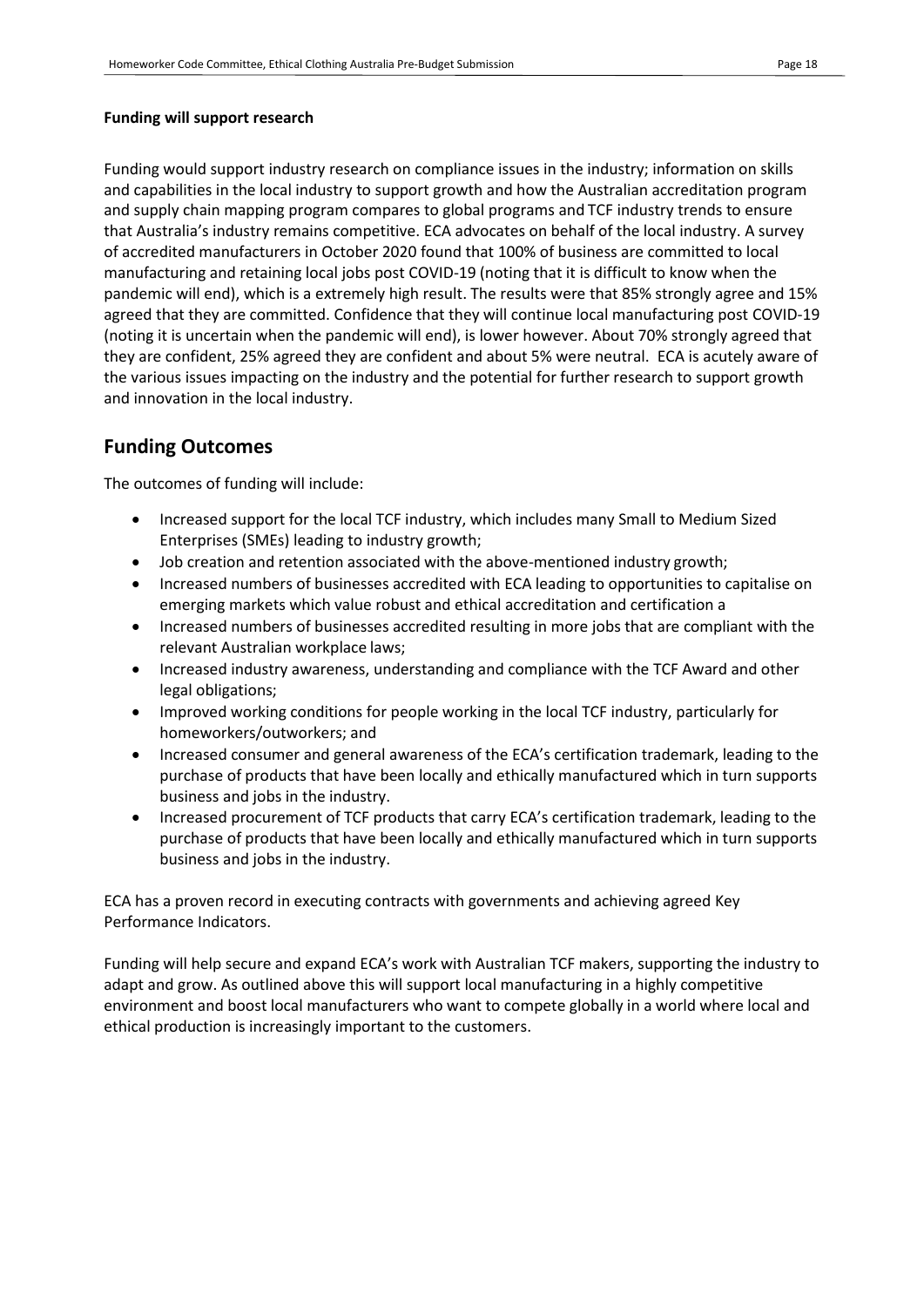# <span id="page-18-0"></span>**Appendix A**

<span id="page-18-1"></span>

| <b>ECA Media Mentions 2020</b>                                                                                                   |                                 |                                                                                                                                                                                                                                      |  |  |
|----------------------------------------------------------------------------------------------------------------------------------|---------------------------------|--------------------------------------------------------------------------------------------------------------------------------------------------------------------------------------------------------------------------------------|--|--|
| <b>JANUARY</b>                                                                                                                   |                                 |                                                                                                                                                                                                                                      |  |  |
| Your wardrobe is not a museum:<br>lunch with Lyn McPherson                                                                       | <b>Brisbane</b><br><b>Times</b> | https://www.brisbanetimes.com.au/lifestyle/fas<br>hion/your-wardrobe-is-not-a-museum-lunch-<br>with-lyn-mcpherson-20191211-p53j11.html                                                                                               |  |  |
| <b>FEBRUARY</b>                                                                                                                  |                                 |                                                                                                                                                                                                                                      |  |  |
| How Arnsdorf became a pillar of<br>Australian sustainability                                                                     | Fashion<br>Journal              | https://fashionjournal.com.au/fashion/how-<br>arnsdorf-became-a-pillar-of-australian-<br>sustainability/                                                                                                                             |  |  |
| Nobody Denim is opening its<br>factory to the public to talk ethics<br>and sustainability                                        | Fashion<br>Journal              | https://fashionjournal.com.au/fashion/nobody-<br>denim-opening-factory-public/                                                                                                                                                       |  |  |
| <b>MARCH</b>                                                                                                                     |                                 |                                                                                                                                                                                                                                      |  |  |
| <b>Buying Australian-made clothing?</b><br>It might not be as ethical as you<br>think                                            | <b>ABC Online</b>               | https://www.abc.net.au/news/2020-03-<br>14/buying-ethical-clothing-in-australia-can-be-<br>complicated/12046304                                                                                                                      |  |  |
| <b>APRIL</b>                                                                                                                     |                                 |                                                                                                                                                                                                                                      |  |  |
| #WEARTOGETHER: Our Local<br><b>Fashion Industry Shares</b><br>Challenges and Emotional Toll of<br>Navigating the Covid-19 Crisis | Harpers<br><b>Bazaar</b>        | https://www.harpersbazaar.com.au/fashion/au<br>stralian-fashion-industry-coronavirus-<br>interviews-20142                                                                                                                            |  |  |
| This Years Fashion Revolution<br>Week Will Bring Us All Together                                                                 | The<br>Australian               | https://www.theaustralian.com.au/life/style/thi<br>s-years-fashion-revolution-week-will-bring-us-<br>together-even-in-isolation-to-ask-the-big-<br>questions-of-the-fashion-industry/news-<br>story/6d65b3b19d18f8eccd0601dbbfb34316 |  |  |
| David Jones, The Iconic set to<br>stage events this week                                                                         | Ragtrader                       | https://www.ragtrader.com.au/news/david-<br>jones-the-iconic-set-to-stage-events-this-week                                                                                                                                           |  |  |
| A Roundup Of 8 Ethical Knitwear<br>Labels To Keep You Cosy This<br>Winter                                                        | Fashion<br>Journal              | https://fashionjournal.com.au/fashion/a-<br>roundup-of-8-ethical-knitwear-labels-to-keep-<br>you-cosy-this-winter/                                                                                                                   |  |  |
| The Best Sustainable Fashion<br>Labels Of 2020, According To Our<br>Editors                                                      | Fashion<br>Journal              | https://fashionjournal.com.au/fashion/the-best-<br>sustainable-fashion-labels-of-2020-according-to-<br>our-editors/                                                                                                                  |  |  |
| <b>JUNE</b>                                                                                                                      |                                 |                                                                                                                                                                                                                                      |  |  |
| Woolerina encouraging<br>consumers to buy sustainably                                                                            | North<br>Queensland<br>Register | https://www.northqueenslandregister.com.au/s<br>tory/6770482/woolerina-encouraging-<br>consumers-to-buy-sustainably/?cs=4747                                                                                                         |  |  |
| <b>JULY</b>                                                                                                                      |                                 |                                                                                                                                                                                                                                      |  |  |
| <b>AUSTRALIAN MANUFACTURING</b><br>RESPONSE TO COVID IN THE<br>SPOTLIGHT ON THURSDAY                                             | AU<br>Manufacturi<br>ng         | https://www.aumanufacturing.com.au/australia<br>n-manufacturing-response-to-covid-in-the-<br>spotlight-on-thursday                                                                                                                   |  |  |
| Push for protective gear made in<br>Australia                                                                                    | Tenterfield<br>Star             | https://www.tenterfieldstar.com.au/story/6825<br>490/push-for-protective-gear-made-in-<br>australia/                                                                                                                                 |  |  |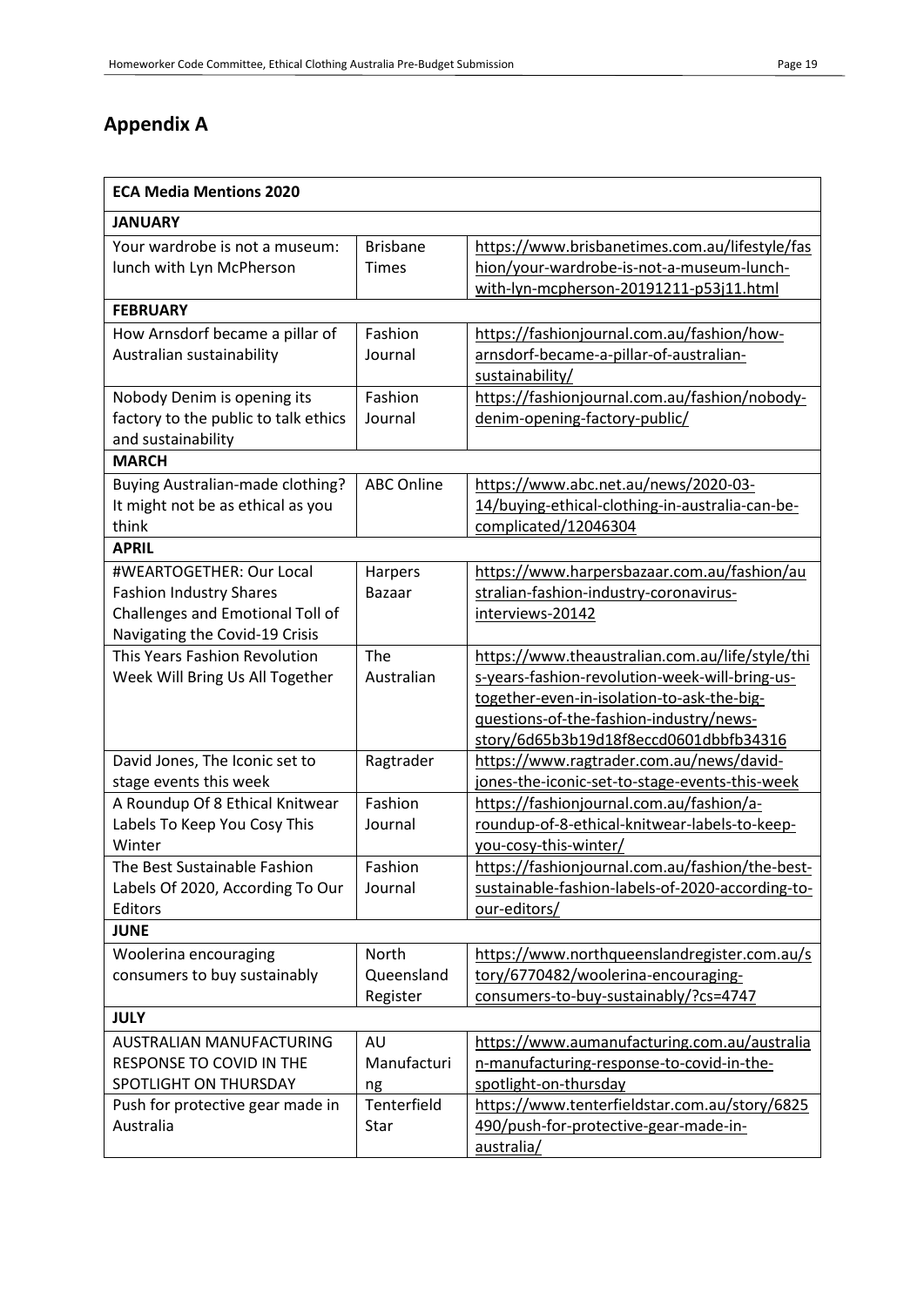| <b>AUGUST</b>                        |                    |                                                 |
|--------------------------------------|--------------------|-------------------------------------------------|
| From fashion to face masks, how      | The Age            | https://www.theage.com.au/national/victoria/f   |
| COVID-19 is creating rag trade       |                    | rom-fashion-to-face-masks-how-covid-19-is-      |
| jobs                                 |                    | creating-rag-trade-jobs-20200729-p55gks.html    |
| Aussie clothing labels buck the      | The New            | https://thenewdaily.com.au/news/national/202    |
| trend to thrive during coronavirus   | Daily              | 0/08/02/face-masks-coronavirus-production/      |
|                                      |                    |                                                 |
| We've actually been busier than      | Probono            | https://probonoaustralia.com.au/news/2020/08    |
| ever': Face mask demand keeps        | Australia          | /weve-actually-been-busier-than-ever-face-      |
| ethical clothing businesses afloat   |                    | mask-demand-keeps-ethical-clothing-             |
|                                      |                    | businesses-afloat/                              |
| Face mask fashion cranks up as       | <b>ABC</b>         | https://www.abc.net.au/radionational/program    |
| coronavirus creates new norms        |                    | s/breakfast/face-mask-fashion-cranks-up-as-     |
|                                      |                    | coronavirus-creates-new-norms/12521198          |
| Grace Forrest on the unseen          | Vogue              | https://www.vogue.com.au/fashion/news/grace     |
| impact of Covid-19 on the fashion    | Australia          | -forrest-on-the-unseen-impact-of-covid19-on-    |
| industry - and what to do about it   |                    | the-fashion-industry-and-what-to-do-about-      |
|                                      |                    | it/news-                                        |
|                                      |                    | story/41edf3bbfe14b225917eb07731019b4a          |
| The ECA has created a shopping       | Fashion            | https://fashionjournal.com.au/fashion/the-eca-  |
| guide for ethical and Aussie-made    | Journal            | has-created-a-shopping-guide-for-ethical-and-   |
| face masks                           |                    | aussie-made-face-masks/                         |
| Our Favourite Place To Shop          | Fashion            | https://fashionjournal.com.au/fashion/our-7-    |
| Sustainably in Melbourne             | Journal            | favourite-places-to-shop-sustainably-in-        |
|                                      |                    | melbourne/                                      |
| 10 Ethical Brands That Support       | <b>Eco Warrior</b> | https://ecowarriorprincess.net/2020/08/ethical- |
| Indigenous Artisans and              | Princes            | brands-supporting-indigenous-artisans-          |
| Communities                          |                    | communities/                                    |
| <b>SEPTEMBER</b>                     |                    |                                                 |
| What Makes Leggings by PE            | <b>Be Global</b>   | https://beauty.bgfashion.net/article/17187/35/  |
| Nation Irresistible and Unique?      | Fashion            | What-Makes-Leggings-by-PE-Nation-Irresistible-  |
|                                      | Network            | and-Unique                                      |
| <b>OCTOBER</b>                       |                    |                                                 |
| 10 Ethical Fashion Brands for        | <b>Eco Warrior</b> | https://ecowarriorprincess.net/2020/10/ethical- |
| Women's Organic White T-Shirts       | Princess           | fashion-brands-women-organic-white-t-shirts/    |
| <b>Statement by Ethical Clothing</b> | Mirage             | https://www.miragenews.com/statement-by-        |
| Australia re: 1.2 million face mask  |                    | ethical-clothing-australia-re-12-million-face-  |
| order by Vic Gov                     |                    | mask-order-by-vic-gov/                          |
| <b>Extra Face Masks From Local</b>   | Mirage             | https://www.miragenews.com/extra-face-          |
| <b>Suppliers To Beat Coronavirus</b> |                    | masks-from-local-suppliers-to-beat-coronavirus/ |
| Ethical Brands: Who can your         | <b>Know Your</b>   | https://knowyourneighbour.com.au/2020/10/1      |
| really trust?                        | Neighbour          | 8/ethical-brands/                               |
| Bianca Spender Sydney Studio         | Fashion            | https://fashionjournal.com.au/sales/bianca-     |
| Sale                                 | Journal            | spender-sydney-studio-sale/                     |
| Strong commitment to local           | Mirage             | https://www.miragenews.com/strong-              |
| manufacturing and retaining jobs     |                    | commitment-to-local-manufacturing-and-          |
| as industry marks first Ethical      |                    | retaining-jobs-as-industry-marks-first-ethical- |
| Clothing Australia Week              |                    | clothing-australia-week/                        |